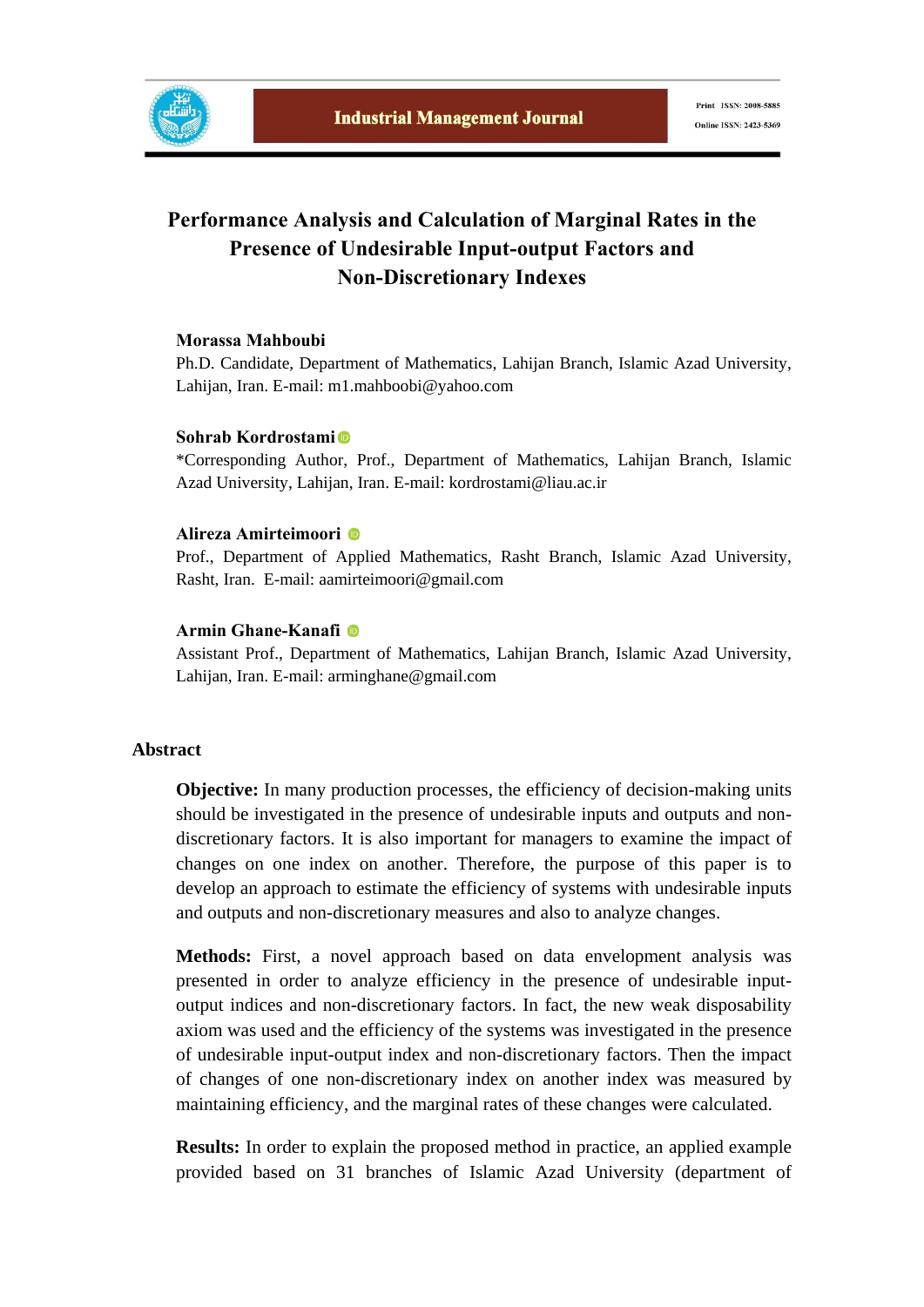education) was presented and the results were discussed and analyzed. By using the suggested method, the efficiency scores and the impact of modifications were obtained.

**Conclusion:** Performance scores related to branches indicated that most of them behaved well. Also, it was observed that always increasing (decreasing) one index, while maintaining efficiency, does not end in an increase (decrease) in another index but it may remain unchanged or decreased (increased). Due to the inclusion of undesirable input and output measures and non-discretionary factors, the results of the proposed method were more acceptable than the classical DEA models.

**Keywords:** Data envelopment analysis, Marginal rates of substitution, Undesirable factors, Non-discretionary factors, Weak disposability

**Citation:** Mahboubi, Morassa, Kordrostami, Sohrab, Amirteimoori, Alireza and Ghane-Kanafi, Armin (2021). Performance Analysis and Calculation of Marginal Rates in the Presence of Undesirable Input-output Factors and Non-Discretionary Indexes. *Industrial Management Journal,* 13(3), 492-513. (*in Persian*)

Industrial Management Journal, 2021, Vol. 13, No.3, pp. 492-513 Article Type: Research Paper https://doi.org/10.22059/IMJ.2022.296478.1007710 Received: August 24, 2020 © Authors Accepted: February 23, 2021 Published by University of Tehran, Faculty of Management

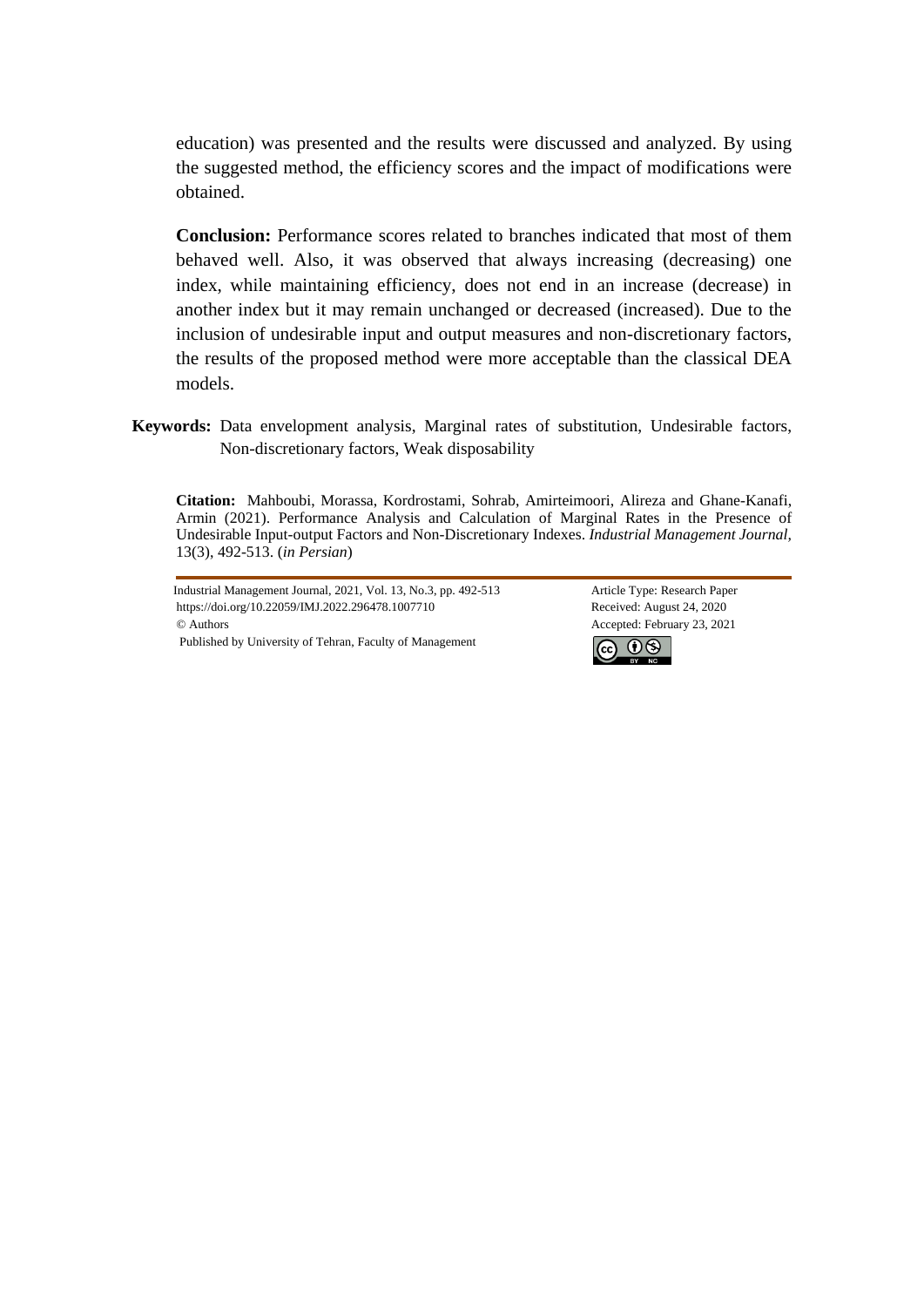





# **تحليل عملكرد و محاسبه نرخهاي حاشيهاي با حضور عوامل ورودي ـ خروجي نامطلوب و شاخصهاي كنترلناپذير**

**مرصع محبوبي**  دانشجوي دكتري، گروه رياضي، واحد لاهيجان، دانشگاه آزاد اسلامي، لاهيجان، ايران. رايانامه: com.yahoo@mahboobi1.m

**سهراب كردرستمي**  \* نويسنده مسئول، استاد، گروه رياضي، واحد لاهيجان، دانشگاه آزاد اسلامي، لاهيجان، ايران. رايانامه: ir.ac.liau@kordrostami

> **عليرضا اميرتيموري**  استاد، گروه رياضي كاربردي، واحد رشت، دانشگاه آزاد اسلامي، رشت، ايران. رايانامه: com.gmail@aamirteimoori

**آرمين قانع كنفي**  استاديار، گروه رياضي، واحد لاهيجان، دانشگاه آزاد اسلامي، لاهيجان، ايران. رايانامه: com.gmail@arminghane

## **چكيده**

**هدف:** در بسياري از فرايندهاي توليد، كارايي واحدهاي تصميمگيرنده بايد در حالي بررسي شود كه وروديها و خروجيهاي نامطلوب و عوامل كنترلناپذير حضور دارد. همچنين بررسي تأثير تغييرات يك شاخص بر شاخص ديگر، موضوع مهمـي بـراي مـديران اسـت. بنابراين، هدف در اين پژوهش توسعه رويكردي براي بـرآورد كـارايي سيسـتمهـا بـا وروديهـا و خروجـيهـاي نـامطلوب و عوامـل غيراختياري و همچنين تحليل تغييرات است.

**روش:** ابتدا يك رويكرد نوين مبتني بر تحليل پوششي دادهها بهمنظور تحليـل كـارايي در حضـور شـاخصهـاي ورودي ـ خروجـي نامطلوب و عوامل كنترلناپذير ارائه ميشود. در واقع از اصل دسترسيپذيري ضعيف جديد استفاده شده و كارايي سيستمها بـا حضـور شاخصهاي ورودي ـ خروجي نامطلوب و عوامل كنترلناپذير بررسي ميشود. سپس تـأثير تغييـرات يـك شـاخص كنتـرلناپـذير بـر شاخصهاي ديگر با حفظ كارايي، سنجيده شده و نرخهاي حاشيهاي اين تغييرات محاسبه ميشود.

**يافتهها:** در ادامه براي توضيح بيشتر روش پيشنهادي، يك نمونه كاربردي مربوط به 31 واحد دانشگاه آزاد اسلامي (بخش آمـوزش) مطرح و نتايج تحليل شده است. با استفاده از روش پيشنهادي، نمرههاي كارايي و تأثير تغييرات بهدست آمده است.

**نتيجهگيري:** نمرههاي كارايي نشان ميدهد كه اكثر واحدها عملكرد خوبي دارند. به علاوه مشاهده ميشود كه همـواره بـا افـزايش (كاهش) يك شاخص، با حفظ كارايي، شاخص ديگر افزايش (كاهش) نمييابد، بلكه ممكن است بدون تغيير يا بـا كـاهش (افـزايش) همراه باشد. با توجه به دربرگيري شاخصهاي ورودي و خروجي نامطلوب و شـاخصهـاي كنتـرلناپـذير، نتـايج روش پيشـنهادي در مقايسه با مدلهاي كلاسيك قابل قبولتر است.

**كليدواژهها:** تحليل پوششي دادهها، دسترسيپذيري ضعيف، عوامل كنترلناپذير، عوامل نامطلوب، نرخهاي حاشيهاي

**استناد:** محبوبي، مرصع، كردرستمي، سهراب، اميرتيموري، عليرضا و قانع كنفي، آرمين (1400). تحليل عملكرد و محاسبه نرخهـاي حاشيهاي با حضور عوامل ورودي ـ خروجي نامطلوب و شاخص هاي كنترلiپانير. *مديريت صنعتي،* ١٣(٣)، ٣٩٢ - ٥١٣.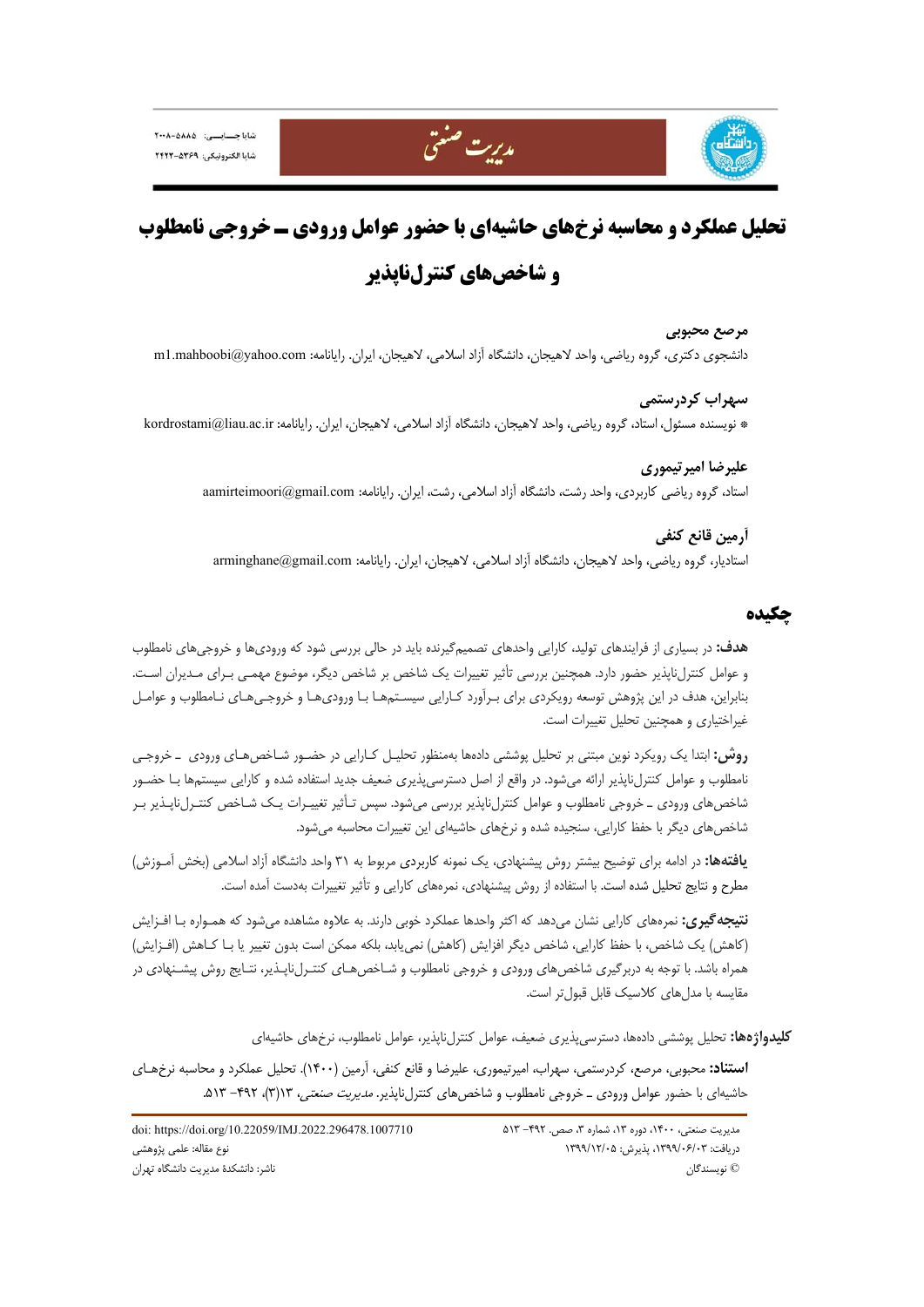#### **مقدمه**

دسترسي به بيشترين سطح توليد و استفاده بهينه از امكانات محدود، به عبارت ديگر سنجش و بهبود عملكرد سيسـتمهـا براي مديران بسيار مهم بوده است. در بررسي عملكرد بسياري از سيستمهـا عوامـل كنتـرلناپـذير و نـامطلوب مشـاهده ميشوند. يكي از روشهاي محبوب براي تحليل كارايي واحدهاي تصـميمگيرنـده (DMU (نظيـر، واحـدهاي آموزشـي، خدماتي، توليدي، صنعتي با وروديها و خروجيهاي چندگانـه و متجـانس، روش غيرپـارامتري تحليـل پوششـي دادههـا (DEA (است كه بر مدلهاي برنامهريزي خطي مبتني است. براي نمونه، از كاربرد تحليل پوششي دادهها، مـيتـوان بـه ابراهيمي كردلر، جعفرزاده، علي احمدي (1397)، رمضانيان، ياكيده، محمدي بازقلعه (1399) و رادسر، كـاظمي، مهرگـان، رضوي حاجي[قا (١۴٠٠) اشاره كرد. فارل` (١٩۵٧)، مدلي براي اندازهگيري كارايي توليد با استفاده از مـرز كـارايي بـدون استفاده از تابع توليد پيشنهاد كرد او مرز توليد را با استفاده از اتصال (DMU (به صورت تابع قطعه قطعه خطي به دسـت آورد. چارنز، كوپر و رودز<sup>۲</sup> (۱۹۷۸)، كارايي فارل را از چند ورودي و يك خروجـي بـه صـورت چنـدورودي و چنـدخروجي گسترش دادند و اين تكنيك در قالب مدلهاي استاندارد CCR ارائه گرديد. مدلهاي ديگري مانند BCC) بنكر، چارنز و كوپر ، ۱۹۸۴) و مدل جمعي و... همهٔ اين مدلها براي ورودي و خروجي مطلوب به كار رفته اسـت. در تمـام مـدلهـاي ذكرشده، وروديها و خروجيها در محيطهاي همگن و متجانس در يك سيستم فرض شدند. در حالي كه در بسـياري از سازمانها مانند كارخانهها، بيمارستانها، بانكها .... علاوه بر عوامل مطلوب، عوامل نامطلوب نيز توليد ميشوند. در بـين مطالعات تحليل پوششي دادهها روشهاي متفاوتي به منظور رسيدگي خروجيهاي نامطلوب ارائه شده اسـت. بـه منظـور مطالعه بيشتر مي توان به مقالات هايلو و يمن (٢٠٠١)، فار و گراسـكوف (٢٠٠۴)، سـيفورد و ژو ً (٢٠٠٢)، جهانشـاهلـو، لطفي، شجاع، توحيدي و رضويان `` (۲۰۰۵)، هادي وينچه ، كاظمي متين و توسلي `` (۲۰۰۵) وكاسـمانن `` (۲۰۰۵) مراجعـه كرد. به علاوه يكي از ويژگيهاي مهم روش سنتي DEA اين است كه وروديها وخروجيهاي آن قابـل كنتـرل اسـت، ولي در بسياري كاربردهاي واقعي عوامل محيطي (كنترلناپذير) نيز حضور دارند. براي نمونه شرايط آب و هوايي (بـرف و باران)، براي ارزيابي محصولات كشاورزي از كنترل انسان خارج است. در مدلهاي CCR و BCC براي بررسي عملكرد، وروديها و خروجيها كنترلناپذير را در نظر نميگيرند يا همانند عوامل كنترلپذير با آنها رفتار ميكنند، در اينصـورت ارزيابي دقيق از عملكرد سيستم به دست نميآيد. بنابراين مدلهاي مختلفي براي رفع اين مشكل ارائه شده است. اولـين مقالهاي كه دادههاي كنترلناپذير را مورد بحث قـرار داد، مقالـه بنكـر و مـوري (1986)، اسـت واحـد تحـت ارزيـابي در مجموعه مرجع خود با واحدهايي مقايسه ميگردد كه هم سطوح بالاتر و هم پايينتر از متغيرهـاي كنتـرلناپـذير را دارد. بنكر و موري (1986)، مدل جديد را براي ارزيابي عملكرد ارائه نمود كه متغير تحت ارزيابي نه با سـطوح بـالاتر و نـه بـا

ــــــــــــــــــــــــــــــــــــــــــــــــــــــــــــــــــــــــــــــــــــــــــــــــــــــــــــــــــــــــــــــــــــ

- 2. Charnes, Cooper, Rhodes
- 3. Banker, Charnes and Cooper
- 4. Hailu, Veeman
- 5. Färe, Grosskopf
- 6. Seiford, Zhu
- 7. Jahanshahloo, Lotfi, Shoja, Tohidi, Razavyan
- 8. Hadi Vencheh, Kazemi Matin, Tavassoli Kajani
- 9. Kuosmanen

<sup>1.</sup> Farrell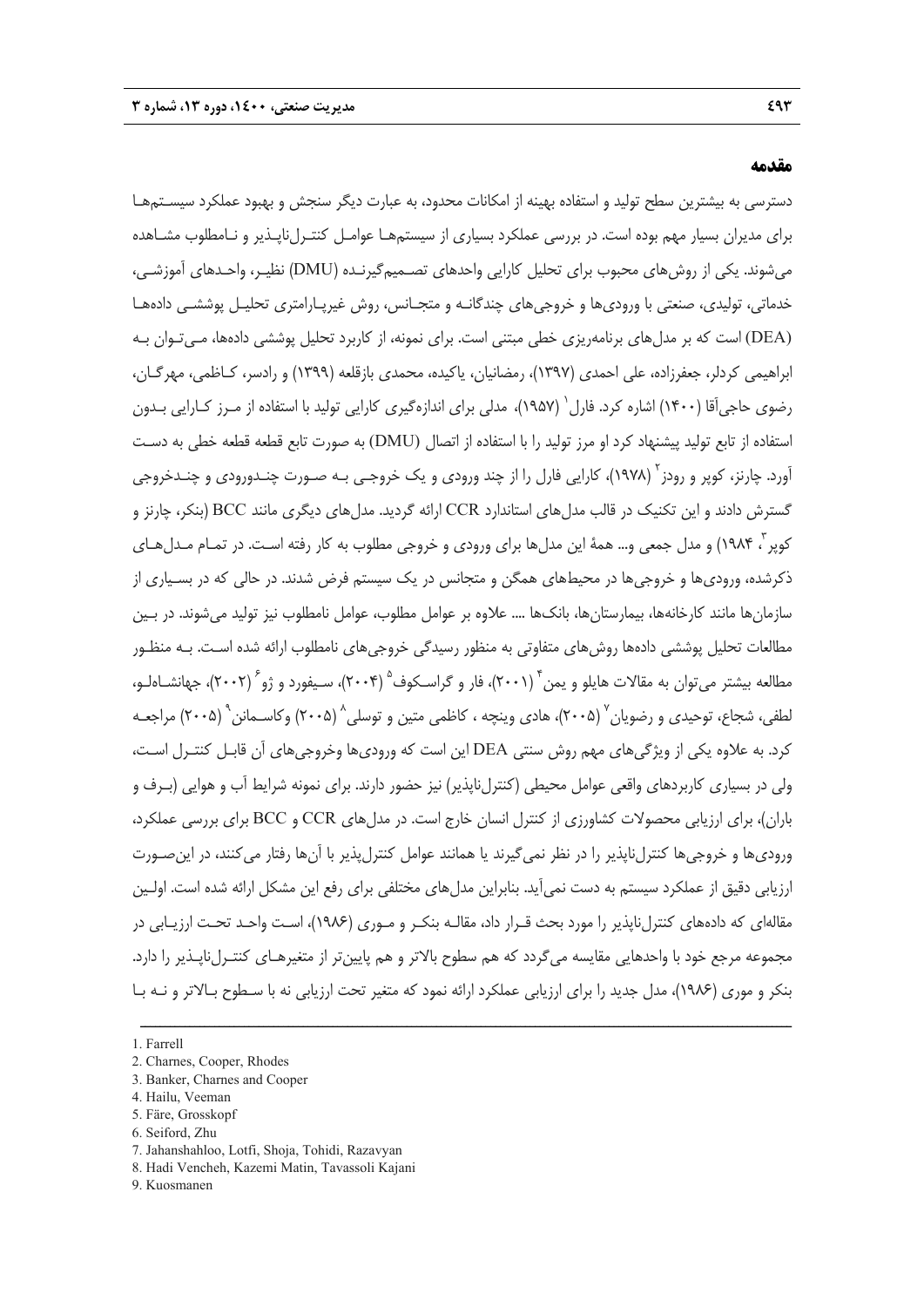سطوح پايين تر از خود مقياس نمي گردد بلكه فقط به صورتي محدود مي گردد كه از سطح ديگر متغيرهـاي كنتـرلiپـذير تجاوز نكند. لاول و ناكس ( ۱۹۹۴)، مدل ديگري پيشنهاد كردند كه در آن يک واحد فقـط بـا واحـدي كـه در محيطـي حداقل به نامطلوبي محيط خودش است مقايسه مي شود. در مطالعه رگريو (١٩٩۶)، هر واحد تحت بررسي كه در محـيط پايينتر (سختگيرانهتر) يا در محيطهاي همتراز با واحد تحت ارزيابي قرار گرفته باشند، مقايسه مـيشـوند. در ايـن مـدل فرض تحدب روي متغيرهاي كنترلiپذير تعريف نمي گردد. رگريو (٢٠٠۴)، مدلي را پيشنهاد نمود كه واحد تحت ارزيـابي با سطوح پايينتر از خودش و نيز در سطح خود، و همچنين با واحدهايي كه در شرايط محيطي بالاتري نيز واقع هستند، با تعريف شرايط خاص، مورد ارزيابي قرار ميگيرند. كاظميمتين و عزيزي (1391) عوامل كنترلناپذير در سـنجش كـارايي شركتهاي برق منطقهاي ايران را مدلبندي نمودند، در اين مدل بندي عوامل قابل كنترل را بهبود بخشـيدند و عوامـل کنترلناپذیر را ثابت نگهداشتند. سیرجانن <sup>۳</sup> (۲۰۰۴)، مدل بنکر و موری (۱۹۸۶)، تحت بازده به مقیاس ثابت را به صـورت بازده به مقياس متغير معرفي كرد، سپس به صورت پايهاي مدل را از منظر تئوري بر مبناي اصول مجموعه امكان توليـد فرمولبندی و از نظر تجربی با مثالها و تحليلهای عددی آنها را مورد بررسی قرار دادند. مونيز، پارادی، رگريو و يانـگ<sup>۴</sup> (2004)، روشهاي تك مرحلهاي و چند مرحلهاي را بيان نموده و سپس آنها را باهم مقايسه كردند. كامـانهو، پـورتلا و (2008)، نيز بر مبناي DEA براي اندازهگيري كارايي و با در نظر گرفتن عوامل كنترلناپـذير روشـي ارائـه نمودنـد. <sup>5</sup> واز آنها عوامل غيراختياري را به دو گـروه عوامـل درونـي و عوامـل بيرونـي طبقـهبنـدي كردنـد. اميرتيمـوري، مقبـولي و کردرستمي<sup>۲</sup> (۲۰۱۶)، يک روش دو مرحلهاي را براي عوامل غيراختياري در DEA مورد بررسي قرار دادند. در مرحله اول چندعامل غيراختياري را تبديل به يك عامل تصنعي، سپس با استفاده از اين مدل، عملكرد واحدهاي تصميم گيرنده مورد ارزيابي قرار گرفت. محقر، صفري، اميرتيموري و صوفي (1395)، سنجش كارايي واحـدهاي تصـميم گيرنـده بـا سـاختار شبكهاي موازي با حضور همزمان خروجيهاي نامطلوب و وروديهاي كنترلناپذير، ارائه نمودند.

از طرف ديگر برخي پژوهشگران تحليل پوششي دادهها، تأثير تغيير يك يا چند شاخص بر يك يا چند شاخص ديگر را مورد مطالعه قرار دادهاند. در اين زمينه مي¤وان به مقالات روزن و همكاران ۲۰۰۰)، كوير، يـارک و سـورانا<sup>^</sup> (۲۰۰۰)، سویوشی و گاتو<sup>۹</sup> (۲۰۱۲)، اشاره نمود. همچنین، خوش|ندام، امیرتیموری و کاظمی متین<sup>۰۰</sup> (۲۰۱۴)، اندازهگیری و محاسبهٔ نرخهاي حاشيهاي با حضور عوامل كنترلناپذير براي واحد تصميمگيرنده كارا از محيط فعلـي بـه محيطـي بـا مطلوبيـت بيشتر يا كمتر از محيط فعلي را بررسي كردند، به گونهاي كهDMU همچنـان كـارايي خـود را حفـظ نمايـد. بـه عـلاوه خوشاندام، كاظمي متين و اميرتيموري (2015)، به بررسي نرخهاي حاشيهاي در حضور خروجيهاي نامطلوب پرداختهاند.

ــــــــــــــــــــــــــــــــــــــــــــــــــــــــــــــــــــــــــــــــــــــــــــــــــــــــــــــــــــــــــــــــــــ

- 3. Syrjänen
- 4. Muñiz, Paradi, Ruggiero, Yang
- 5. Camanho, Portela, Vaz
- 6. Amirteimoori, Maghbouli, Kordrostami
- 7. Rosen, Schaffnit, Paradi
- 8. Cooper, Park, Ciurana
- 9. Sueyoshi, Goto
- 10. Khoshandam, Amirteimoori, Kazemi Matin

<sup>1.</sup> Lovell, Knox

<sup>2.</sup> Ruggiero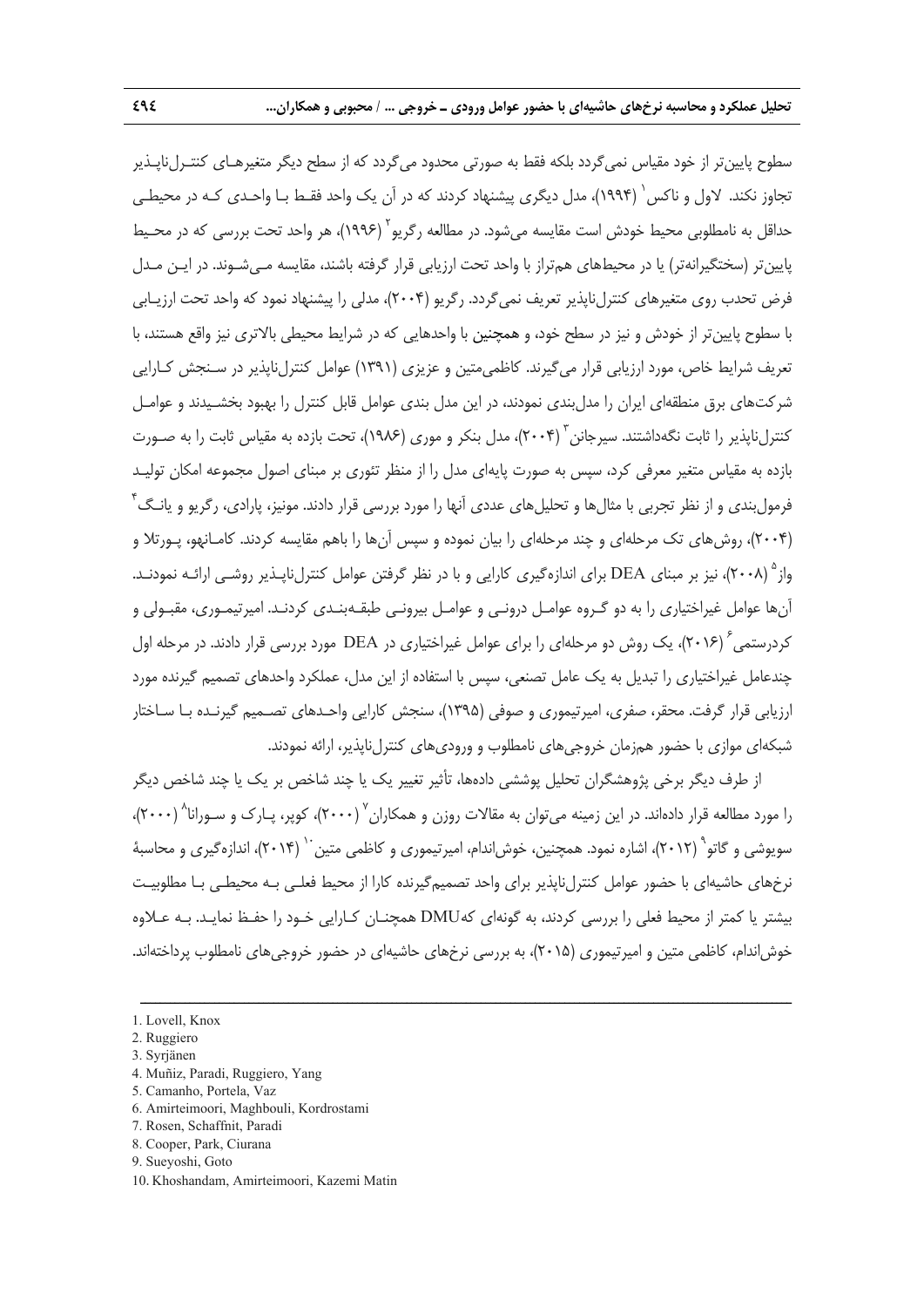جهاني صيادنويري و كردرستمي ( ۲۰۲۰) به بررسي رابطه جايگزيني شاخص هاي پايداري پرداختند؛ در حالي كه عوامـل نامطلوب و صحيح مقدار حضور دارند. محبوبى، كردرستمى، اميرتيمورى و قـانع كنفـى<sup>۲</sup> (۲۰۲۱) بـه محاسـبهٔ نـرخهـاى حاشيهاي جانشيني در ساختارهاي دومرحلهاي با شاخصهاي نامطلوب پرداختند. به علاوه محبوبي و همكاران (2021) به تخمين نرخهاي حاشيهاي جانشيني با شاخصهاي ورودي و خروجي نامطلوب پرداختند.

با اين وجود در مطالعات حاضر، روشي به منظور بررسي نرخ حاشيهاي با حضور همزمان عوامـل ورودي ـ خروجـي نامطلوب و شاخصهاي كنترلناپذير موجود نميباشد. بنابراين اين پژوهش با تعميم مدل رگريو (2004)، روشي پيشـنهاد ميدهد به منظور ارزيابي كارايي واحدهاي تصميمگيرنده در حـالي كـه عوامـل كنتـرلناپـذير و نـامطلوب (وروديهـا و خروجيها) به طور همزمان حضور دارند. بدين منظور يك فرض دسترسيپـذيري ضـعيف نـوين بـراي عوامـل ورودي ـ خروجي نامطلوب در نظر گرفته ميشود. همچنين تأثير تغييرات يك شاخص كنترلناپذير بر شاخصهاي ديگر بـا حفـظ كارايي، سنجيده شده و نرخ اين تغييرات محاسبه ميگردد.

ادامه اين مباحث بدين شرح ارائه مي شود. در بخش ٢ برخي مدل هاي موجود با حضور عوامل كنترل ناپـذير مطـرح ميشوند. در بخش 3 تحت اصل دسترسيپذيري ضعيف جديد عوامل نامطلوب روشي نوين براي سنجش كارايي واحدها در حضور شاخصهاي نامطلوب و عوامل كنترلناپذير ارايه ميشود. در بخش 4 نـرخهـاي حاشـيهاي بـا حضـور عوامـل كنترلناپذير و نامطلوب مورد بررسي قرار ميگيرد. در بخش 5 مثال كـاربردي مطـرح مـيشـود. سـپس نتيجـهگيـري و پيشنهادها ارائه خواهد شد.

## **مروري بر مدلهاي تحليل پوششي دادهها با عوامل نامطلوب و كنترلناپذير**

گروهي از فعاليتها كه در سالهاي اخير توجه پژوهشگران را به خود جلب كرده است، توليد خروجيهاي نامطلوب همراه با خروجيهاي مطلوب است. وجود چنين ضايعات خطرناكي به محيط زيست آسيب ميزنند. حال براي ارزيابي واحـدهاي تصميمگيري در چنين فرايندهاي توليدي، كاهش توليد فرآوردههاي نامطلوب (خروجيهاي نـامطلوب) و افـزايش توليـد فرآوردههاي مطلوب (خروجيهاي مطلوب) به طور هم زمان و استفاده از روشي مناسب و سازگار بـا تئـوري توليـد مـورد بحث قرار گرفته است. بدين منظور ميتوان روش غيرپارامتري تحليل پوششي دادهها را براي ارزيابي و بررسـي عملكـرد واحدها به كار برد. اين روش به فرم تابع توليد نياز ندارد. از جمله كارهاي انجام شده دراين زمينه ميتوان به مقالات فـار و همكاران ّ (۱۹۸۴)، بال و همكاران ٔ (۱۹۹۴)، هـايلو و ويمـن ۱ (۲۰۰ و ۲۰۰۳)، فـار و گراسـكوف ٔ (۲۰۰۳ و ۲۰۰۴ و (2009) اشاره كرد. <sup>9</sup> (2005) و كاسمانن و پودينوسكي <sup>8</sup> (2002)، كاسمانن <sup>7</sup> 2008) سيفورد و ژو

ــــــــــــــــــــــــــــــــــــــــــــــــــــــــــــــــــــــــــــــــــــــــــــــــــــــــــــــــــــــــــــــــــــ

- 3. Fare
- 4. Ball
- 5. Hailu and Veeman
- 6. Fare and Grosskopf
- 7. Seiford and Zhu 8. Kuosmanen
- 
- 9. Kuosmanen and Podinovski

<sup>1.</sup> Jahani Sayyad Noveiri, Kordrostami

<sup>2.</sup> Mahboubi, Kordrostami, Amirteimoori, Ghane-Kanafi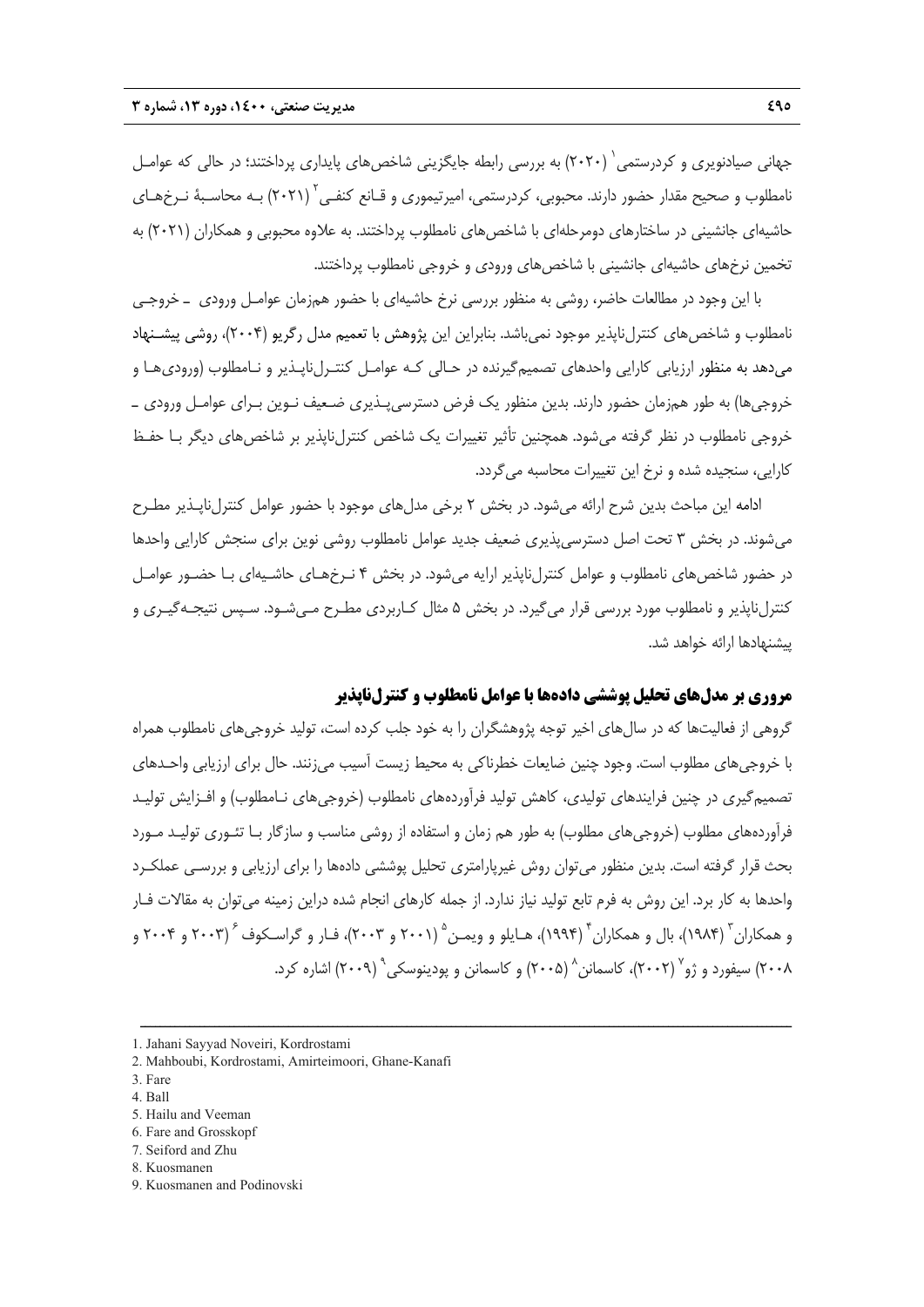اصل دسترسيپذيري ضعيف خروجيهاي نامطلوب به اين مطلب اشاره دارد كه اگر بردار ورودي x ، قادر به توليـد بردار خروجي w v ) , (باشد، آنگاه با كاهش بردار خروجي نامطلوب به اندازه فاكتور θ، بـردار خروجـي مطلـوب نيـز بـه  $(\theta v, \theta w) \in L(x)$  اندازهٔ  $\theta$  کاهش می یابد. به عبارت دیگر، اگر  $L(x) \in L(x)$  ,  $0 \leq \theta \leq 1$  ,  $(v, w) \in L(x)$ 

همچنين، گروه ديگري از دادهها كه امروزه مورد توجه محققان قرار گرفتـه اسـت، مصـرف وروديهـاي نـامطلوب همراه با وروديهاي مطلوب، در حين فرايند توليد است. در واقع نوعي از ورودي است كه در يك فرايند توليـد، بـرخلاف رويه موردانتظار در DEA هرچه بيشتر باشد، خوشايندتر است. به عنوان نمونه، در عمليات بازيافت، وروديهاي نـامطلوب يا همان زبالهها براي بهبود سطح كارايي افزايش داده ميشوند. هدف، كاربرد روشي اسـت كـه عـلاوه بـر سـازگاري بـا مفاهيم تئوري توليد، قادر به افزايش وروديهاي نامطلوب و كاهش وروديهـاي مطلـوب باشـد. بـه مقالـه مهـديلوزاد و (2018) براي مطالعه بيشتر ميتوان اشاره نمود. <sup>1</sup> پودينوسكي

ورودي ها دسترسي پذيري ضعيف دارند اگر  $P(y) \in P(x) \subset \delta \geq 1, (x, x') \in P(y)$  . اين اصل اشاره به اين مطلب دارد كه اگر بردار ورودي $\big(x,x^{'}\big)$ ، قادر به توليد بردار خروجـي  $\,$  (y) باشـد، آن گـاه بـا افـزايش بـردار ورودي نامطلوب به اندازه فاكتور  $\delta$ ، بردار ورودي مطلوب بدون تغيير باقي ميءاند. در واقع، فاكتور  $\delta$  را فاكتور انبسـاط معرفـي مي كنند. در مدل سازي مسائل واقعي، فاكتورهايي هستند كه خارج از كنترل مديريت مي باشند و در ارزيابي يك سيسـتم نياز به حضور آنها احساس ميگردد. اولين بار بنكر و موري (1986)، روشي را براي مدلسازي فاكتورهـاي كنتـرلناپـذير معرفي كردند. اين مدل بر پايه همان اصول مدل BCC بنا نهـاده شـده اسـت. فاكتورهـاي كنتـرلناپـذير كـه بـا بـردار نمايش داده مي شود همانند ورودي هاي نرمال در مدل وارد شدند امـا فـاكتور انقبـاض  $z=(z_1,\ldots,z_L)\in R^L$ فقط براي ورودي هاي قابل كنترل به كار رفت كه با بردار  $x=(x_1,\ldots x_m)\in R^m$  نشان داده مي شود، همچنين بردار خروجـی بـا  $\mathbf{R}^{\text{S}}$   $(\mathbf{y}^{\text{S}},...,\mathbf{y}_{\text{s}})$  نمـايش داده مـیشـود. مـدل در ماهيـت ورودی بنكـر و مـوری (۱۹۸۶)، بـرای اندازهگيري كارايي واحد تحت ارزيابي  $(\overline{X}^{\circ}, \overline{y}^{\circ})$  به صورت زير است:

ــــــــــــــــــــــــــــــــــــــــــــــــــــــــــــــــــــــــــــــــــــــــــــــــــــــــــــــــــــــــــــــــــــ

 $(Y-1)$ 

 $min\theta$ 

s.t.  
\n
$$
\sum_{j=1}^{n} \lambda^j y_r^j \ge y_r^{\circ}
$$
\n
$$
r = 1, ..., s
$$
\n
$$
\sum_{j=1}^{n} \lambda^j x_i^j \le \theta x_i^{\circ}
$$
\n
$$
i = 1, ..., m
$$
\n
$$
\sum_{j=1}^{n} \lambda^j z_i^j \le z_i^{\circ}
$$
\n
$$
l = 1, ..., L
$$
\n
$$
\sum_{j=1}^{n} \lambda^j = 1
$$
\n
$$
\lambda^j \ge \circ
$$
\n
$$
\theta
$$
\n*free in sign*

1. Mehdiloozad and Podinovski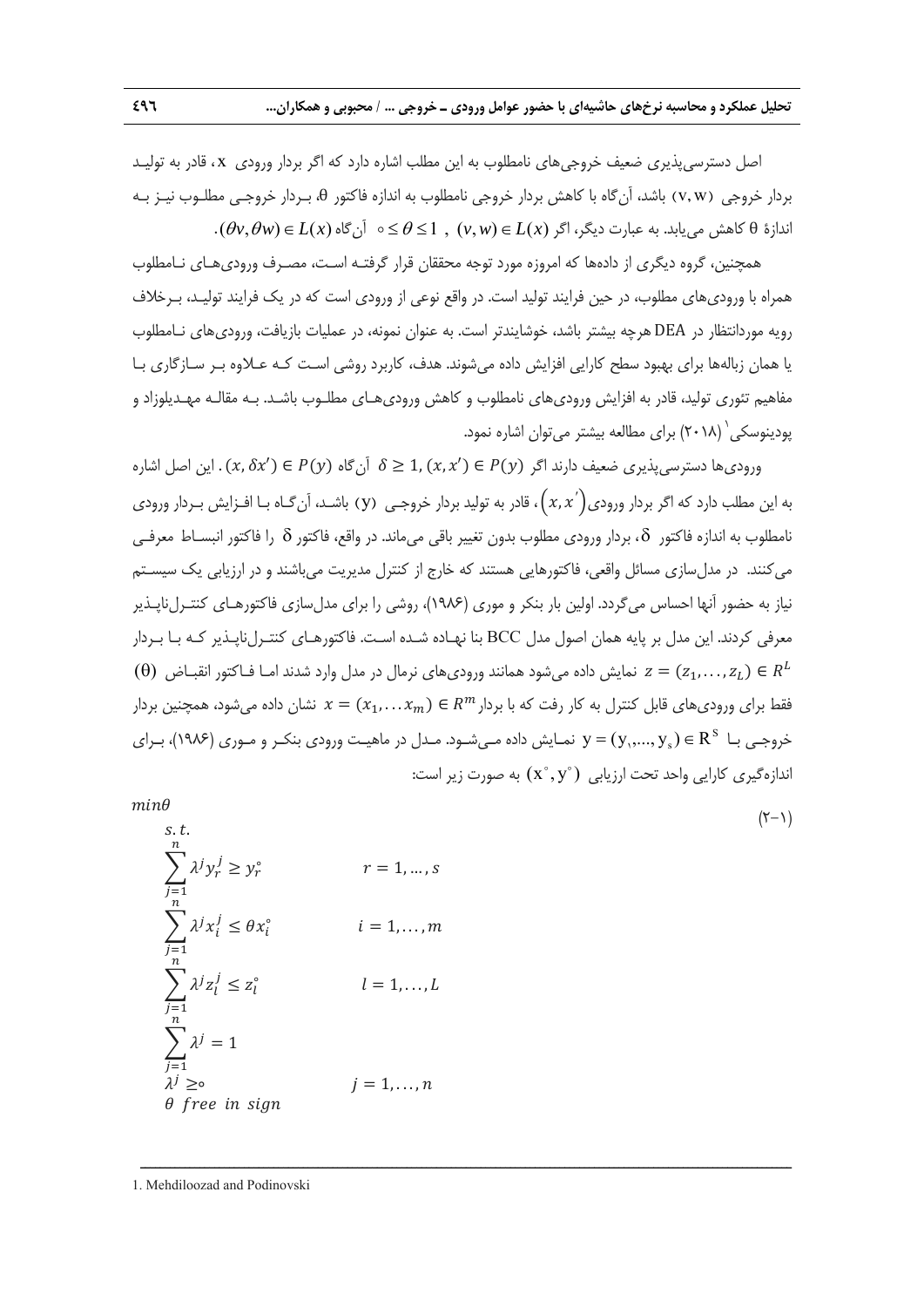در اين مدل، فاكتور انقباض فقط براي متغيرهاي قابل كنترل به كـار رفتـه و متغيرهـاي كنتـرلناپـذير هماننـد ورودي نرمال در مدل وارد شده است. بنابراين اصول موضوعه به كار رفته در مدل (2-1) همانند اصول موضوعهاي است كه بنكر و همكاران (2015) براي مدل BCC ارائه كردند. مجموعه امكان توليدي آن به اين صورت قابل تعريـف اسـت:  $T = \{(y, x, z) | \text{and } z \geq 0 \text{ and } x \geq 0 \}$ می تواند توسط ه $\{X \geq 0\}$ 

همان طور كه از مدل 1 برميآيد فرض تحدب روي متغيرهاي كنترلناپذير نيز به كار رفته و اين متغيرها در ساختار مجموعه امكان توليد وارد شدهاند. اما ايراد عمدهاي كه به اين مدل وارد است، ممكن است برخي از واحدها در مجموعـه مرجع، ناكارا تلقي شود. به عبارت ديگر، واحد تحت ارزيابي در مجموعه مرجع خود با واحدهايي سنجيده ميگردد كـه در شرايط بسيار مطلوبتر از آن قرار گرفتهاند. اگر اين متغيرها به صورت متغيرهاي محيطي تعريـف شـوند مـدل (2-1) در كنترل با چنين عواملي اندازه كارايي را به درستي برآورد نمي كند.

در مدل بنكر ـ موري (1986)، سنجش عملكرد با شرط عوامل قابل كنترل يا كنترلناپذير بودن دادههـاي قطعـي، ارائه شده است. تكنولوژي بازده به مقياس ثابت در مدل (2-1) با انجـام تغييـرات در محـدوديت مربـوط بـه متغيرهـاي كنترل ناپذير بازنويسي مي شود.

$$
\min \quad \theta \tag{5-5}
$$
 s.t.

$$
\begin{aligned} &\sum_{j=1}^{n}\lambda^{j}y_{r}^{j}\geq y_{r}^{\circ} \qquad & ,\qquad r=1,...,s\\ &\sum_{j=1}^{n}\lambda^{j}x_{i}^{j}\leq \theta x_{i}^{\circ} \qquad & ,\qquad i=1,...,m\\ &\sum_{j=1}^{n}\lambda^{j}z_{l}^{j}\leq z_{1\circ}\sum_{j=1}^{n}\lambda^{j} \qquad & ,\qquad l=1,...,L\\ &\lambda^{j}\geq \circ & ,\qquad & j=1,...,n \end{aligned}
$$

متغير تحت ارزيابى <sub>Zاٌ</sub> نه با سطوح بالاتر و نه با سطوح پايينتر از خود مقياس نمىگـردد بلكـه فقـط بـه صـورتى محدود ميگردد كه از سطح ديگر متغيرهاي كنترلناپذير تجاوز نكند همانطور كه از محدوديت سوم مدل بر ميآيد اين  $\frac{1}{1}$  محدوديت را مىتوان بهصورت ○ $\lambda^j(z_l^j-z_l^{\circ})\leq \lambda^j$  بيان كرد كه بيانگر يک متغيـر جديـد بـه صـورت  $z_1^j$  – z است. اين متغير معرف تفاضل سطوح متغير كنترلناپذير تحت ارزيابي با ساير سطوح متغيرهاي كنترلناپذير در يك نمونه n تايي ميباشد.

اصول موضوعه به كار رفته در ساختار مدل (2-2) همانند اصول موضوعه مدل CCR است. با اين تفاوت كه اصـل بيكراني اشعه به صورت زير بيان ميگردد:

if 
$$
(y, x, z) \in T
$$
 then  $(ky, kx, z) \in T$  for any  $k > \circ$   
਼ਨੁ੶ਦ੍ਹੁਦੀ, ਪ੍ਰਹੀ, ਪ੍ਰਹਿਤ ਪ੍ਰਹੁਦੀ; ਪ੍ਰਦੂ ਪੁਲ੍ਹੁਦੁਦੁ ਦੁਗੁਦੁਦਾ; ਲਾਹੁਦੁਦਾ ਨੁੰਚ੍ਰਦਾਂ ਹੁਦ੍ਰਾਂ ਨਾ) ਪ਼ੰਦ੍ਰ ਸਿੱਦੀ) ਸੁੱਦੀ ਕਾਰ੍ਹਾਰਿਤਾ ਨਾ
$$
T = \{(y, x, z) | \text{supp } z \geq 0, x \geq 0\} \text{ and } T = \{(y, x, z) | \text{supp } z > 0\}
$$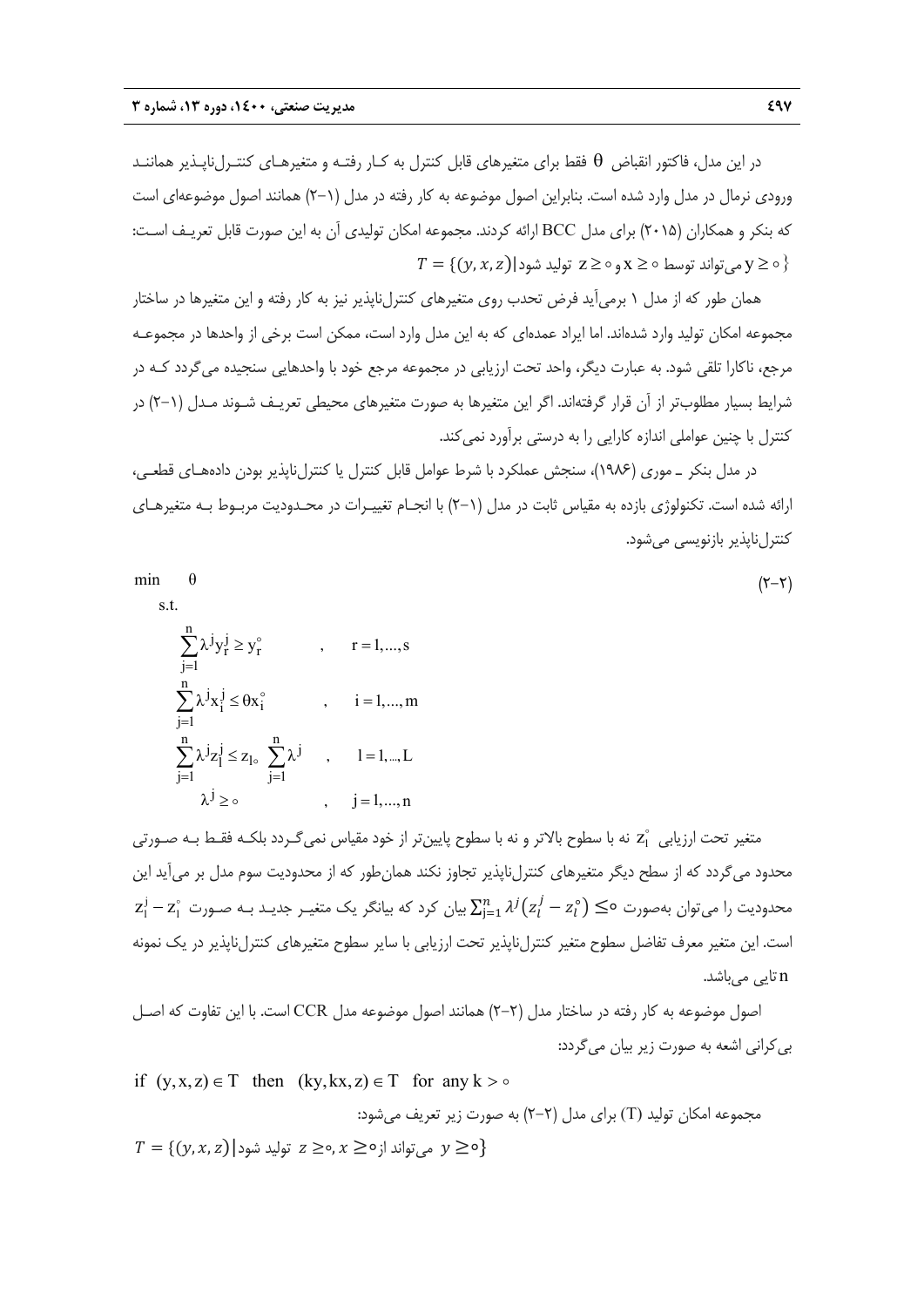در مدل رگريو (۱۹۹۶)، با فرض عدم تحدب براي متغيرهاي كنترلiبايذير، مرز توليدي با توجه به واحد تحت بررسي مورد ارزيابي قرار گرفت زيرا هر واحد تحت ارزيابي تنها با واحدهايي قياس ميگردد كه در محيط پايينتـر يـا در همـان محيط قرار گرفته باشند. بنابراين مجموعه امكان توليدي وابسته به z اي ثابت به صورت زير بيان كرد:

 $T(z) = \{(y, x) | x \geq 0 \text{ and } x \geq 0 \}$  ,  $z \geq 0$  ,  $z \geq 0$ 

براساس اصول موضوعه، هر محيط مجموعه امكان توليدي را به دست ميدهد و هر DMU تنهـا بـا DMUهـاي واقع در محيط خودش يا محيطهاي پايينتر از خود مورد ارزيابي واقع ميگردد. در واقع اين اصول مرزهاي توليدي تو در تو ايجاد ميكند. براساس اصول موضوعه، مدل رگريو (1996)، (با تكنولوژي بازده به مقياس متغير) در ماهيت ورودي به صورت مسئله برنامهريزي خطي زير ارائه ميشود:

 (2-3) <sup>n</sup> j j j 1 <sup>n</sup> j j j 1 <sup>n</sup> <sup>j</sup> j 1 j j j j min θ s.t. λ y y λ x x λ 1 λ j z z λ j z z z محـيط بهتـري از <sup>1</sup> z z بيانگر اين است كه <sup>2</sup> <sup>1</sup> در اين مدل متغير <sup>z</sup> به عنوان متغير محيطي معرفي ميگردد و z نميباشد. <sup>2</sup>

برخلاف مدل (2-1) در اين مدل فرض تحدب روي متغيرهاي كنترلناپذير تعريف نميگـردد. در مـدل (2-3) هـر تنها با DMUهايي مقايسه مي گردد كه مقادير متغير محيطي  $(\rm z^J)$  كمتر يا مساوي متغير محيطي واحـد تحـت  $\rm DMU$ **،** مثبت است و سهم بقيه DMUها در بقيه محـيطهـا كـه <sup>j</sup> براي اين DMU ارزيابي باشد در اين صورت سهم متغير متغير محيط آن مقدار بزرگتري از  $z^{\circ}$  (متغير محيطي واحد تحت ارزيابي) دارد صفر است كه در مدل (٣-٢) بـه صـورت ه پنجم يا همان  $\lambda^j = \lambda^j = \lambda^j$  بيان ميگردد.  $\forall j \in \mathsf{z}^j > \mathsf{z}^{\circ}$  .

رگريو (2004)، مدلي را پيشنهاد نمود كه واحد تحت ارزيابي نه تنها با سطوح پايينتر از خودش و نيز در سطح خود، ارزيابي ميگردد؛ بلكه با واحدهايي كه در شرايط محيطي بالاتري نيز واقع هستند، با تعريف شرايط خاص، مورد ارزيـابي قرار ميگيرند. به عبارت ديگر، هدف ايجاد يك محيط رقابتي منصفانهتر و مجموعههاي مرجع زيادتري است. اين شرايط خاص به ازاي هر متغير كنترلناپذير به صورت (z( قابل تعريف است و (z( بيـانگر مينـيمم تفاضـل بـين سـطوح متغيرهاي كنترلناپذير بالاتر از سطح متغير كنترلناپذير واحد تحت ارزيابي است.

مدل برنامهريزي خطي پيشنهادي رگريو (2004)، به صورت زير ميباشد: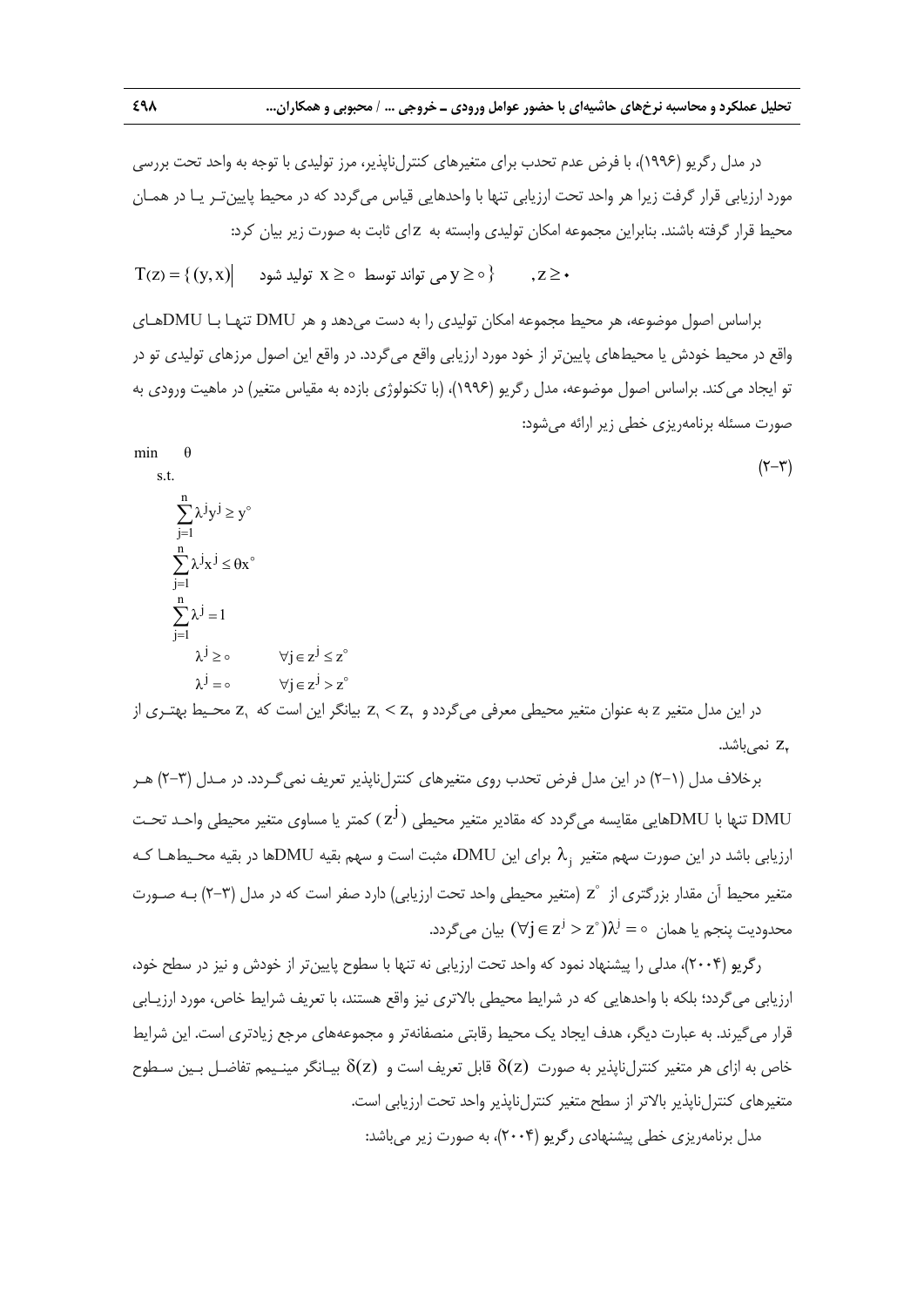$s, t$ .

 $min\theta$  ( $\uparrow$  + $\uparrow$ )

 $\sum \lambda^j y_r^j \geq y_r^{\circ}$  $\boldsymbol{n}$  $j=1$  $r = 1, \ldots, s$  $\sum_{i} \lambda^{j} x_{i}^{j}$  $\boldsymbol{n}$  $j=1$  $\leq \theta x_i^{\circ}, \qquad i = 1, \ldots, m$  $\sum \lambda^j$  $\boldsymbol{n}$  $j=1$  $= 1$  $\lambda^{j} = \circ if z^{j} > z^{\circ} + \delta(z) > \circ; \qquad \delta(z) > \circ$  $\forall j = 1, \ldots, n$ مقدار  $\delta$ ( كه بيانگر رابطه بين  $\delta$  و z است با به كارگيري تكنيـكـهـاي پـارامتري، از جملـه رگرسـيون، قابـل تقريب است.

## **كارايي در حضور عوامل كنترلناپذير و نامطلوب با استفاده از اصل دسترسي پذيري ضعيف نوين**

در اين بخش با در نظـر گـرفتن اصـل دسترسـيپـذيري ضـعيف جديـد، مـدلي بـه منظـور ارزيـابي كـارايي واحـدهاي تصميمگيرنده، با حضور همزمان عوامل كنترلناپذير و نامطلوب پيشنهاد ميشود. همچنين واحد تحت بررسي در محـيط فعلياش و سخت گيرانهتر از محيط فعلياش مورد ارزيابي واقع مـيشـود. در ايـن تكنولـوژي واحـدهايي كـه در محـيط نامطلوبتر واقع هستند، به عنوان مرجع در نظـر گرفتـه نمـيشـود. اصـل دسترسـيپـذيري ضـعيف بـراي وروديهـا و خروجيهاي نامطلوب به طور همزمان با حضور متغيرهاي محيطي، ايده اساسي تكنولوژي مورد بحث را تشكيل ميدهد. با فرض وجود k واحد تصـميمگيرنـده و تعريـف بردارهـاي ورودي، خروجـي مطلـوب و نـامطلوب بـه ازاي هـر واحـد  $x_k^\star =$ تصــميم گيرنــده بــه صــورت  $\alpha \in X_1^k, ..., X_k^k = x_1^k, ..., X_Q^k$ ورودی نــامطلوب و $x_k^\star = (x_1^{k},...,x_Q^{k})$ ورودی نــامطلوب خروجی مطلـوب و  $\rm w^k = (w_1^k,...,w_J^k) \geq w^k = (w_1^k,...,v_M^k) \geq 0$  خروجـی نـامطلوب و نیـز بردارهـای معـرف متغيرهاي محيطي (كنترلناپذير) به صـورت  $z^k=(z_1^k,...,z_L^k)\geq 0,$  مجموعـه امكـان توليـد بـه صـورت زيـر قابـل بازنويسي است:

$$
T(z) = \left\{ (x, x^{'}, v, w) \middle| (v, w) \le f((x, x^{'}) \middle| z) \right\}
$$

## **تعريف: اصل دسترسيپذيري ضعيف نوين**

وروديها و خروجيها به طور همزمان دسترسي پذيري ضعيف دارند، اگر داشته باشيم:

$$
(x, x', v, w) \in T(z), \quad (\alpha_N, \alpha_Q) \geq \cdot \quad , (\varphi_M, \varphi_J) \geq \cdot \quad \alpha, \varphi \geq \cdot
$$
  
\n
$$
\Rightarrow \quad (x + \alpha_N, x' + \alpha_Q, v - \varphi_M, w - \varphi_J) \in T(z)
$$
  
\n
$$
\alpha_N = (\alpha, \alpha, ..., \alpha) \in R_+^N, \quad \alpha_Q = (\alpha, \alpha, ..., \alpha) \in R_+^Q
$$
  
\n
$$
\varphi_M = (\alpha, \alpha, ..., \alpha) \in R_+^M, \quad \varphi_J = (\alpha, \alpha, ..., \alpha) \in R_+^J
$$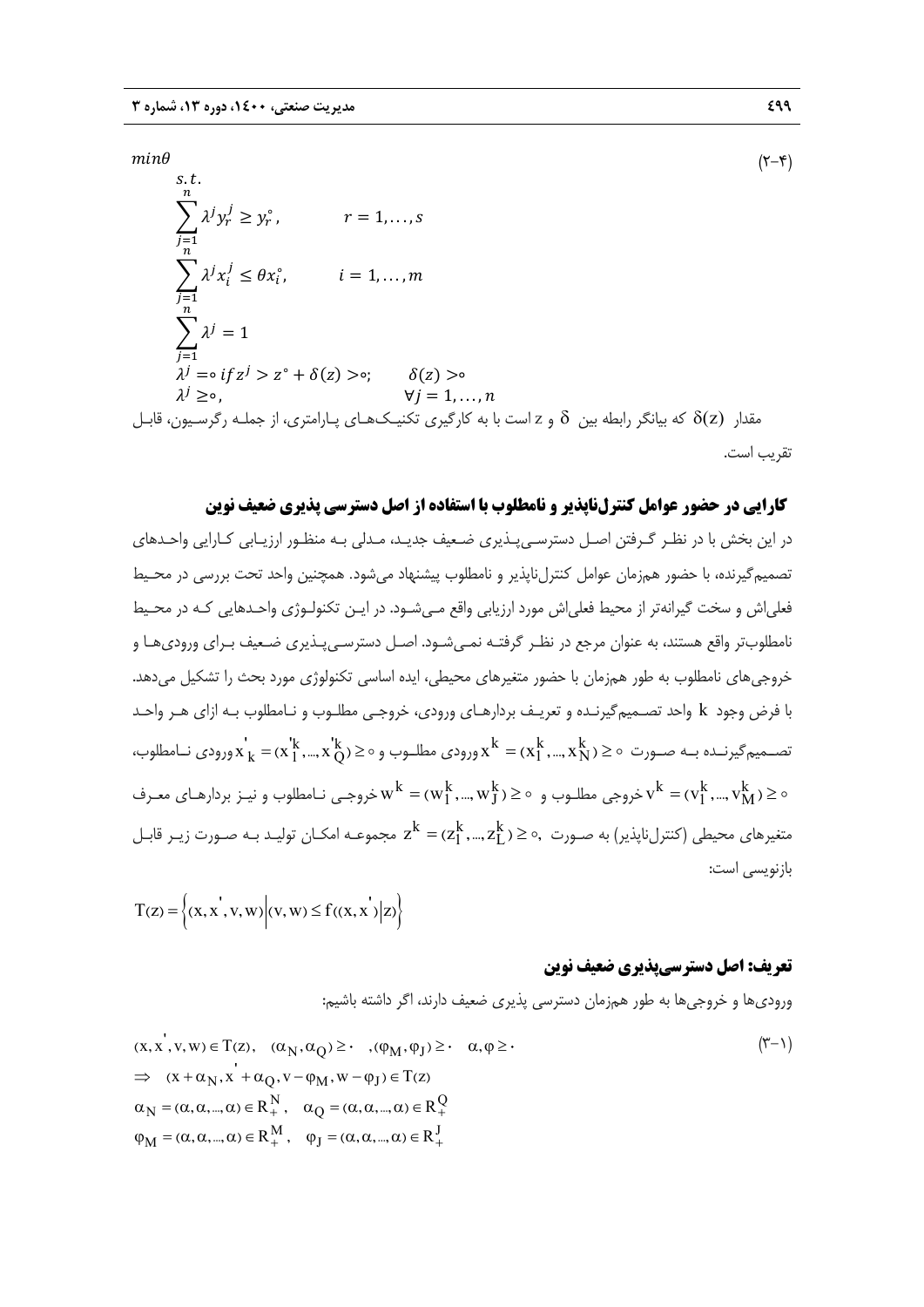در تعريف فوق، فاكتور افزايش ثابت براي هـر مؤلفـة ورودي مطلـوب و ورودي نـامطلوب و همچنـين فـاكتور كاهش ثابت براي هر مؤلفة خروجي مطلوب و خروجي نامطلوب، به طور همزمان به كار رفته است. حال، تكنولـوژي توليد تحت فرض دسترسيپذيري ضعيف نوين در شرايط زير صدق ميكند:

- $x$  "  $x \in X$  ,  $0 \leq y' \leq y$  ,  $(x, x', y, w) \in T$ (z) مطلوب اگـر: () and the set of  $y \leq x$  ,  $0 \leq y' \leq y$  ,  $(x, x', y, w) \in T$  $(x'', x', v', w) \in T(z)$  به ازای هر مؤلفه، آن گاه
- ا) دسترســي بــذيري ضــعيف وروديهــاي نـــامطلوب و مطلـــوب: اگـــر  $\alpha \geq \cdot , \alpha \geq \cdot , \alpha \geq \infty$  آن گــاه  $(x + \alpha, x^{\dagger} + \alpha) \in T(z)$
- 3) دسترســيپــذيري ضــعيف خروجــيهــاي نــامطلوب و مطلــوب: اگــر Tz w v ) ( ) , ( 0, آنگــاه  $\cdot$  (v –  $\varphi$ , w –  $\varphi$ )  $\in$  T(z)
- محدب بودن: اگر  $\lambda \in [0,1]$  1  $(\lambda_2, \lambda_2, \lambda_3, \nu_2, \nu_3) \in T$  (z) محدب بودن: اگر  $(\lambda_2, \lambda_3, \lambda_4, \nu_1)$  (x<sub>1</sub>, x<sub>1</sub>, v<sub>1</sub>, w<sub>1</sub>) ()  $(\lambda x_1 + (1 - \lambda)x_2, \lambda x_1 + (1 - \lambda)x_2, \lambda y_1 + (1 - \lambda)y_2, \lambda w_1 + (1 - \lambda)w_2) \in T(z)$
- **1** DMU) K,..., k(؛ اگر DMUk واقع در محيط <sup>k</sup> 5 (اصل شمول مشاهدات: به ازاي هر واحد تحت ارزيابي در محيطي با متغير محيطي و تعظيم سا محيطي محيطي محيطي عام واحـد مشـاهدهشـده z $^{\rm k}$  باشد (يا به عبارت ديگر  ${\rm z}^{\rm k}$  $\{(x^k,x^{'k},y^k,w^k)\in T(z^k) \text{ and } T(z^k) \text{ and } DMU_k$  متعلق به  $\{T(z^k)\}$  .
	- $\Gamma(z_1) \subset \Gamma(z_2)$  تأثير متغيرهاي محيطي: به ازاي هر  $z_1 \leq z_2$  داريم  $z_1$ .
- در (1) تا (6) صدق كنـد آنگـاه بـه ازاي هـر <sup>z</sup> داريـم: <sup>1</sup> اصول 7) كمينه برونيابي: اگر مجموعه امكانتوليد (z(T  $T(z) \subset T(z)$

در حقيقت اصل (6) نمايانگر تأثير متغيرهاي محيطي براي توصيف فرايند توليد است يا به عبارت ديگر، واحد تحت ارزيابي تنها با واحدهايي قابل قياس است كه در محيط خودش يا پايينتر از آن واقع است ايـن حقيقـت را مـيتـوان بـه صورت عبارت زير بيان نمود:

$$
\lambda^k \geq \circ \quad \text{if} \quad z_1^k \leq z_1^{\circ} \qquad \forall 1, k \tag{7-7}
$$

در عبارت (٣-٣) Z، معرف مؤلفهى  $l$  -ام متغير محيطى براى واحد  $+{\bf k}$ م (K = ۱,..., K) است. يعنى اگـر هـر مؤلفهي متغير محيطي واحد  $+\mathrm{k}$ م  $(\mathrm{k}=\mathrm{k},...,\mathrm{K})$  از مؤلفهي نظير واحد تحت ارزيابي كوچكتر يا مساوي باشد. متغيـر وزنی  $(\rm{k}=1,...,\rm{K})$ ) بزرگتر يا مساوي صفر است. پس با استفاده از اصول موضوعه به كار رفته و نيز بـه كـارگيري اصل (۱–۳) مي توان تكنولوژي تجربي  $\hat{\Upsilon}(\mathsf{z})$  با ساختار غيرخطي را به صورت زير بيان نمود: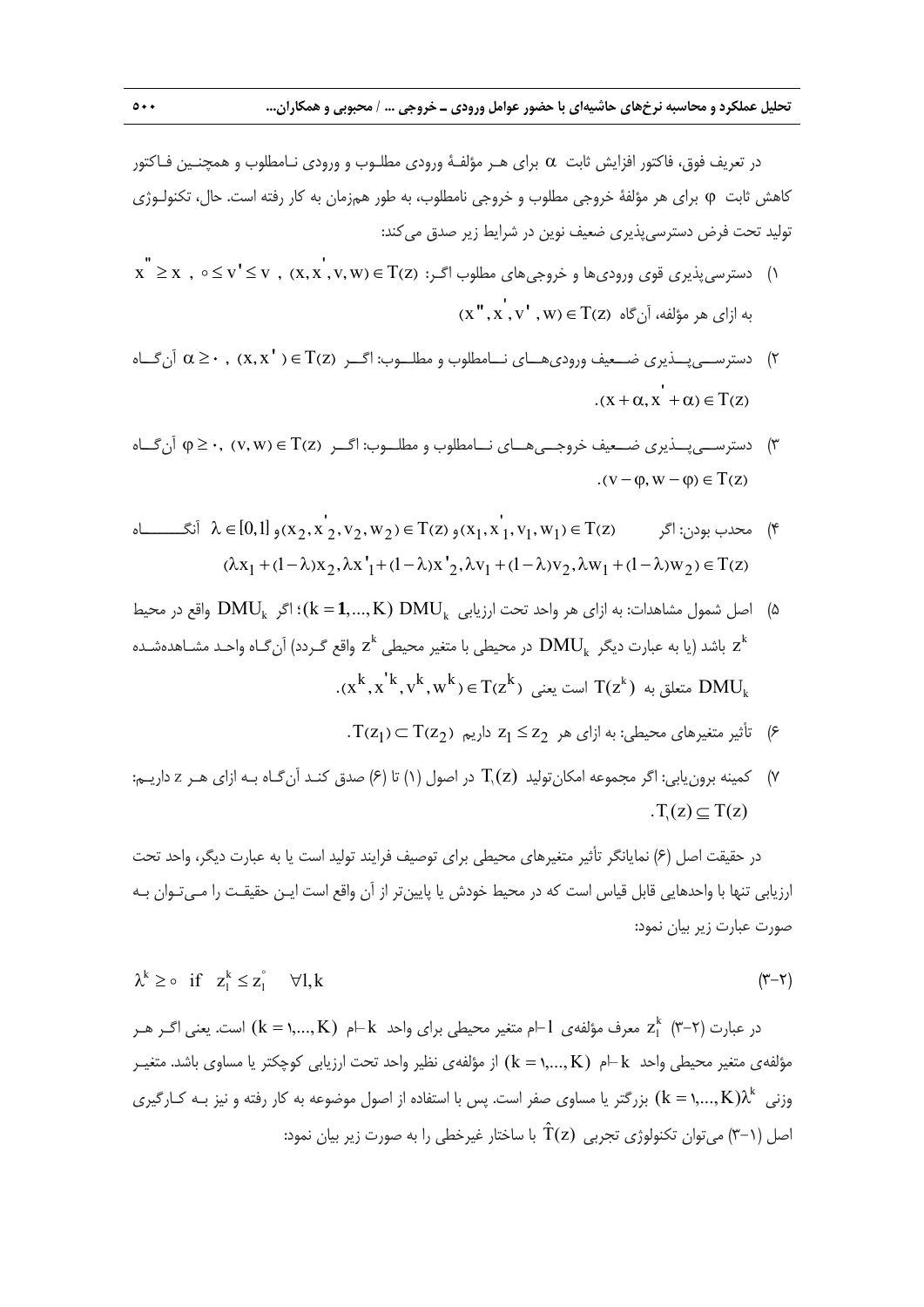$$
\hat{T}(z) = \begin{cases}\n(v, w, x, x') & \sum_{k=1}^{K} \lambda^{k} (x_{n}^{k} + \alpha_{n}) \leq x_{n} & n = 1, ..., N \\
& \sum_{k=1}^{K} \lambda^{k} (x_{q}^{k} + \alpha_{q}) = x'_{q} & q = 1, ..., Q \\
& \sum_{k=1}^{K} \lambda^{k} (v_{m}^{k} - \varphi_{m}) \geq v_{m} & m = 1, ..., M \\
& \sum_{k=1}^{K} \lambda^{k} (w_{r}^{k} - \varphi_{j}) = w_{j} & j = 1, ..., J \\
& \text{if } z_{1}^{k} \leq z_{1}^{\circ} + \delta(z), \quad \delta(z) > \circ \text{ then } \lambda^{k} \geq \circ 1 = 1, ..., L, \quad k = 1, ..., K \\
& \sum_{k=1}^{K} \lambda^{k} = 1 & \\
& \alpha^{k} \geq 0, \quad \varphi^{k} \geq 0, \quad v_{m}^{k} \geq \varphi_{m}, \quad w_{r}^{k} \geq \varphi_{j}, \quad k = 1, ..., K\n\end{cases}
$$
\n
$$
(T - T)
$$
\n
$$
(T - T)
$$
\n
$$
(T - T)
$$
\n
$$
(T - T)
$$
\n
$$
(T - T)
$$
\n
$$
(T - T)
$$
\n
$$
(T - T)
$$
\n
$$
(T - T)
$$
\n
$$
(T - T)
$$
\n
$$
(T - T)
$$

در تكنولوژي (٣-٣)، متغير وزني ٨، نمايانگر سهم هر واحد تصميم گيرنده  $(k = 1, \ldots, K)$  در سـاختن تركيـب بحدبی از واحدهای مشاهده شده است. از سویی دیگر  $\alpha_n=\alpha$ ،  $\alpha_n$  امین مؤلفه  $\alpha_q$  و  $\alpha_q=\alpha$  و  $q$ ، و  $q$ ، و  $q$ ، و  $\alpha_q$ مين مؤلفه  $\phi_j = \phi_j$  و  $\phi_j = j$  ، أمين مؤلفه  $\phi_j$  و $z^k$  متغيرهاي وزني هستند كـه در قيـد آخـر تركيـب $m$  ،  $\varphi_m = \varphi$ محدب واحدهاي تصميمگيري را ايجاب ميكند.

$$
\lambda^k = \lambda^k - \alpha \lambda^k + \alpha \lambda^k = \lambda^k (1 - \alpha) + \alpha \lambda^k = \lambda_1^k + \mu_1^k
$$
  

$$
\lambda^k = \lambda^k - \alpha \lambda^k + \alpha \lambda^k = \lambda^k (1 - \alpha) + \alpha \lambda^k = \lambda_1^k + \mu_1^k
$$
  

$$
\lambda^k = \lambda^k - \varphi \lambda^k + \varphi \lambda^k = \lambda^k (1 - \varphi) + \varphi \lambda^k = \lambda_2^k + \mu_2^k
$$

$$
2\lambda^{k} = \lambda_{1}^{k} + \mu_{1}^{k} + \lambda_{2}^{k} + \mu_{2}^{k} \Rightarrow \lambda^{k} = \left(\frac{1}{2}\right) \left(\lambda_{1}^{k} + \mu_{1}^{k} + \lambda_{2}^{k} + \mu_{2}^{k}\right)
$$
\n
$$
2\lambda^{k} = \lambda_{1}^{k} + \mu_{1}^{k} + \lambda_{2}^{k} + \mu_{2}^{k} \Rightarrow \lambda^{k} = \left(\frac{1}{2}\right) \left(\lambda_{1}^{k} + \mu_{1}^{k} + \lambda_{2}^{k} + \mu_{2}^{k}\right)
$$
\n
$$
\frac{\nu_{m}^{k}}{\lambda^{k}} \times \lambda^{k} \ge \varphi_{m} \Rightarrow \nu_{m}^{k} \times \lambda^{k} \ge \lambda^{k} \times \varphi_{m} \Rightarrow \nu_{m}^{k} \times (1/2)(\lambda_{1}^{k} + \mu_{1}^{k} + \lambda_{2}^{k} + \mu_{2}^{k}) \ge \mu_{2}^{k}
$$
\n
$$
\frac{\omega_{j}^{k}}{\lambda^{k}} \times \lambda^{k} \ge \varphi_{j} \Rightarrow \omega_{j}^{k} \times \lambda^{k} \ge \lambda^{k} \times \varphi_{j} \Rightarrow \omega_{j}^{k} \times (1/2)(\lambda_{1}^{k} + \mu_{1}^{k} + \lambda_{2}^{k} + \mu_{2}^{k}) \ge \mu_{2}^{k}
$$
\n
$$
\vdots
$$
\n
$$
|\Gamma - \Gamma| \Rightarrow \omega_{j} \le \omega_{j} \le \omega_{j} \le \omega_{j} \le \omega_{j} \le \omega_{j} \le \omega_{j} \le \omega_{j} \le \omega_{j} \le \omega_{j} \le \omega_{j} \le \omega_{j} \le \omega_{j} \le \omega_{j} \le \omega_{j} \le \omega_{j} \le \omega_{j} \le \omega_{j} \le \omega_{j} \le \omega_{j} \le \omega_{j} \le \omega_{j} \le \omega_{j} \le \omega_{j} \le \omega_{j} \le \omega_{j} \le \omega_{j} \le \omega_{j} \le \omega_{j} \le \omega_{j} \le \omega_{j} \le \omega_{j} \le \omega_{j} \le \omega_{j} \le \omega_{j} \le \omega_{j} \le \omega_{j}
$$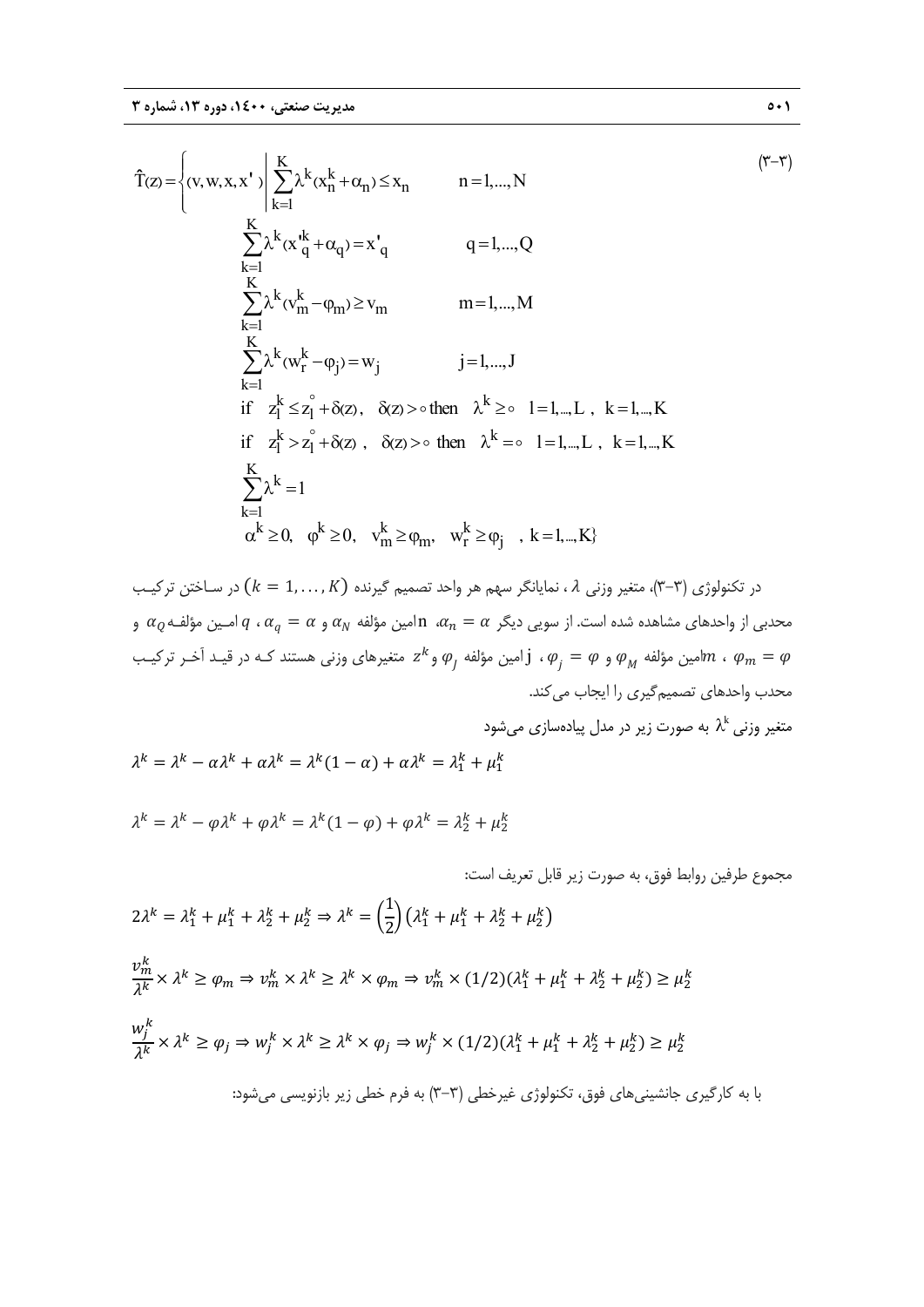$$
(\textbf{y}\textbf{-}\textbf{x})
$$

$$
\hat{T}(z) = \begin{cases}\n(v, w, x, x')\n\begin{vmatrix}\nK \\
\sum_{k=1}^{K} ((1/2)(\lambda_{1}^{k} + \mu_{1}^{k} + \lambda_{2}^{k} + \mu_{2}^{k})x_{n}^{k} + \mu_{1}^{k}) \leq x_{n} & n = 1, ..., N \\
\sum_{k=1}^{K} ((1/2)(\lambda_{1}^{k} + \mu_{1}^{k} + \lambda_{2}^{k} + \mu_{2}^{k})x_{n}^{k} + \mu_{1}^{k}) = x'_{q} & q = 1, ..., Q\n\end{cases}\n\end{cases}
$$
\n
$$
\sum_{k=1}^{K} ((1/2)(\lambda_{1}^{k} + \mu_{1}^{k} + \lambda_{2}^{k} + \mu_{2}^{k})w_{m}^{k} - \mu_{2}^{k}) \geq v_{m}
$$
\n
$$
m = 1, ..., M
$$
\n
$$
\sum_{k=1}^{K} ((1/2)(\lambda_{1}^{k} + \mu_{1}^{k} + \lambda_{2}^{k} + \mu_{2}^{k})w_{n}^{k} - \mu_{2}^{k}) = w_{j}
$$
\n
$$
j = 1, ..., J
$$
\n
$$
if \quad z_{1}^{k} \leq z_{1}^{2} + \delta(z), \quad \delta(z) > 0 \text{ then } (1/2)(\lambda_{1}^{k} + \mu_{1}^{k} + \lambda_{2}^{k} + \mu_{2}^{k}) \geq 0 \quad l = 1, ..., L, \quad k = 1, ..., K
$$
\n
$$
\sum_{k=1}^{K} (1/2)(\lambda_{1}^{k} + \mu_{1}^{k} + \lambda_{2}^{k} + \mu_{2}^{k}) = 1
$$
\n
$$
v_{m}^{k} \times (1/2)(\lambda_{1}^{k} + \mu_{1}^{k} + \lambda_{2}^{k} + \mu_{2}^{k}) \geq \mu_{2}^{k}
$$
\n
$$
k = 1, ..., K
$$
\n
$$
w_{j}^{k} \times (1/2)(\lambda_{1}^{k} + \mu_{1}^{k} + \lambda_{2}^{k} + \mu_{2}^{k}) \geq \mu_{2}^{k}
$$
\n
$$
k = 1, ..., K
$$
\n
$$
\lambda_{1}
$$

kkkk تكنولوژي تعريفشده در بالا، برحسب متغيرهاي ,,, خطي است علاوه بر ايـن محـدوديت شـرطي 22 11 اعمالشده مجموعه مرجع را تنها به واحدهايي محدود ميكند كه در محيط پايينتر يا هـمتـراز بـا محـيط واحـد تحـت ارزيابي قرار ميگيرد. براي ارزيابي كارايي واحد-ام، مسئله برنامهريزي خطي زير حل ميگردد:

 $\tau^{\text{O}^*}$  = max τ

$$
\sum_{k=1}^{K} ((1/2)(\lambda_{1}^{k} + \mu_{1}^{k} + \lambda_{2}^{k} + \mu_{2}^{k})x_{n}^{k} + \mu_{1}^{k}) \leq x_{n}^{o}
$$
\n
$$
n = 1,..., N
$$
\n
$$
\sum_{k=1}^{K} ((1/2)(\lambda_{1}^{k} + \mu_{1}^{k} + \lambda_{2}^{k} + \mu_{2}^{k})x_{q}^{k} + \mu_{1}^{k}) = (1 + \tau)x_{q}^{o}
$$
\n
$$
q = 1,..., Q
$$
\n
$$
\sum_{k=1}^{K} ((1/2)(\lambda_{1}^{k} + \mu_{1}^{k} + \lambda_{2}^{k} + \mu_{2}^{k})x_{m}^{k} - \mu_{2}^{k}) \geq v_{m}^{o}
$$
\n
$$
m = 1,..., M
$$
\n
$$
\sum_{k=1}^{K} ((1/2)(\lambda_{1}^{k} + \mu_{1}^{k} + \lambda_{2}^{k} + \mu_{2}^{k})w_{n}^{k} - \mu_{2}^{k}) = (1 - \tau)w_{j}^{o}
$$
\n
$$
j = 1,..., J
$$
\n
$$
if \quad z_{1}^{k} \leq z_{1}^{o} + \delta(z), \quad \delta(z) > 0 \text{ then } (1/2)(\lambda_{1}^{k} + \mu_{1}^{k} + \lambda_{2}^{k} + \mu_{2}^{k}) \geq 0 \quad 1 = 1,..., L, \quad k = 1,..., K
$$
\n
$$
if \quad z_{1}^{k} > z_{1}^{o} + \delta(z), \quad \delta(z) > 0 \text{ then } (1/2)(\lambda_{1}^{k} + \mu_{1}^{k} + \lambda_{2}^{k} + \mu_{2}^{k}) = 0 \quad 1 = 1,..., L, \quad k = 1,..., K
$$
\n
$$
\sum_{k=1}^{K} (1/2)(\lambda_{1}^{k} + \mu_{1}^{k} + \lambda_{2}^{k} + \mu_{2}^{k}) = 1
$$
\n
$$
v_{m}^{k} \times (1/2)(\lambda_{1}^{k} + \mu_{1}^{k} + \lambda_{2}^{k} + \mu_{2}^{k}) \geq \mu_{2}^{k}, \quad
$$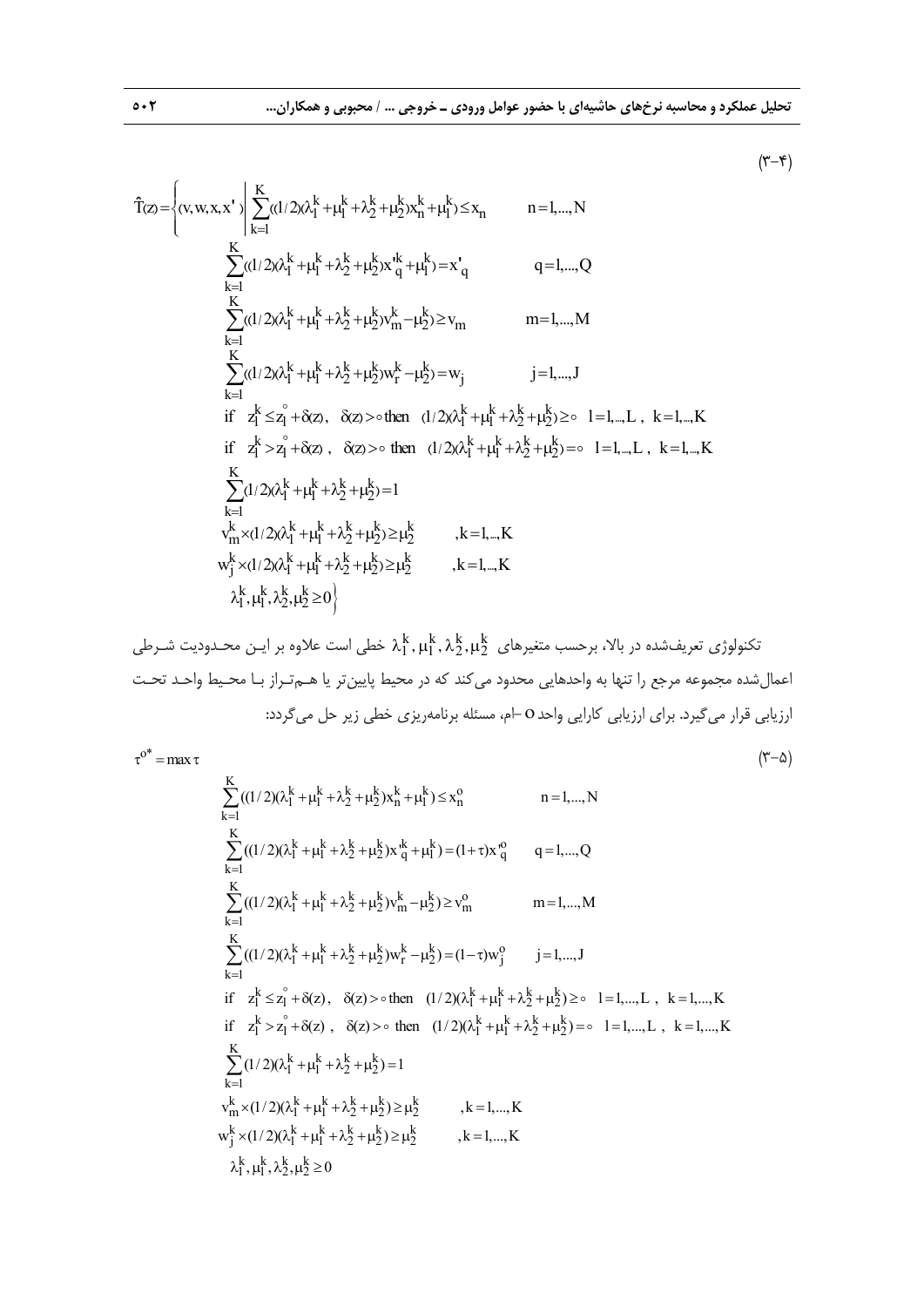در مدل فوق با قرار دادن قيد ه $z_1^{\circ}$  ( z  $z_1^{\circ}$  +  $z_1^{\circ}$  +  $z_1^{\circ}$  +  $z_1^{\circ}$  +  $\delta$ (z) ,  $\delta$ (z) > د مجموعه مرجع را محدودتر مينمايد. به اين ترتيب واحدهايي كه سطح مطلوبيت آنها از ديد عوامل كنترلiپذير بيشتر از  $\delta$ (z) نباشد نيز ميتوانند جزء واحدهاي مرجع براي واحد تحت بررسي منظور شوند. در مدل (3-5) وقتي وروديهاي نامطلوب مـاكزيمم و خروجي هاي نامطلوب مينيمم هستند، توسط بردار جهتي  $d_{x}$  ,  $d_{w}$ يادهسازي مي شود. مقدار بهينه تابع هدف ميـزان ناكارايي واحد تحت بررسي را نشان ميدهد. اگر مقدار بهينه تابع هدف صفر باشد، واحد تصميمگيرنده تحت بررسي، يك واحد كاراست، به عبارت ديگر، تابع هدف بزرگتر از صفر باشد واحد تصميمگيرنده ناكاراست. در ادامـه بـه محاسـبة نـرخ حاشيهاي در حضور عوامل نامطلوب و كنترلناپذير خواهيم پرداخت.

**نرخهاي حاشيهاي با حضور عوامل كنترلناپذير و شاخصهاي ورودي ـ خروجي نامطلوب** 

فرايندهاي توليد، نرخهاي حاشيهاي از نقطه نظرهاي مختلفي مورد مطالعه قرار گرفتـهانـد. در ايـن بخـش روشـي ارائـه ميدهيم براي محاسبه نرخهاي حاشيهاي براي بررسي واحدهاي تصميمگيرنده كارا از محـيط فعلـياش بـه محيطـي بـا مطلوبيت بيشتر و يا كمتر از محيط فعلياش كه به طور همزمان عوامل كنترلناپذير و نامطلوب حضور دارند، به گونـهاي که واحدهای تصمیمگیرنده همچنان کارایی خود را حفظ نماید. نقطهٔ  $\rm{x}^0,\rm{v}^0,\rm{v}^0,\rm{v}^0,\rm{v}^0,\rm{v}^0$  را به عنـوان یـک نقطـهٔ مرزي بر مرز كارايي در نظر ميگيريم. كه هدف به دست آوردن نرخ حاشيهاي t امين شاخص (ورودي يا خروجي) بـه l امين متغير كنترلناپذير است. كه در اين جا به دو حالت اشاره ميشود.

**حالت1 ) نرخحاشيهاي** t **امينخروجيمطلوببه** l**امينمتغيركنترلناپذير:** 

$$
MR_{tl}^{+}(x^{0}, x^{10}, v^{0}, w^{0}, z^{0}) = \left[\frac{\partial v_{t}^{0}}{\partial z_{l}^{0}}\right]
$$

 ${\rm MR}^+_{\rm tl}$ (x $^{\rm o}, {\rm x}^{\rm ~ro}, {\rm v}^{\rm ~o}, {\rm w}^{\rm ~o}, {\rm z}^{\rm ~o})$  كر ورودي كنترلناپذير  ${\rm z}_1^{\rm o}$  به اندازة بك واحد تغيير نمايـد خروجـي  ${\rm v}_1^{\rm ~o}$  بـه انـدازة ( تغيير مى كند يعني اين كه براي انتقال DMU<sub>o</sub> از محيط كنوني اش به محيطي با مطلوبيت بيشتر، خروجي t بـه انـدازة تغيير خواهد كرد.  $\mathrm{MR}^+_{\text{tl}}$  تغيير خواهد كرد.

گام1) انتخابمقداريكوچك و مثبت برايlامين ورودي كنترلناپذير. گام۲) حل مدل برنامهريزي خطي زير به منظور به دست آوردن مقدار بهينهٔ خروجي t ام \*vc، بعـد از تغييـر در ورودي كنترلناپذير l ام به اندازة h با حفظ كارايي.  $\max v_t^{o*}$  (\*–1)

$$
maxv_t
$$

$$
\sum_{k=1}^{K} ((1/2)(\lambda_1^k + \mu_1^k + \lambda_2^k + \mu_2^k) x_n^k + \mu_1^k) \le x_n^o \qquad n = 1,..., N
$$
  

$$
\sum_{k=1}^{K} ((1/2)(\lambda_1^k + \mu_1^k + \lambda_2^k + \mu_2^k) x'^k + \mu_1^k) = x'^o_q \qquad q = 1,..., Q
$$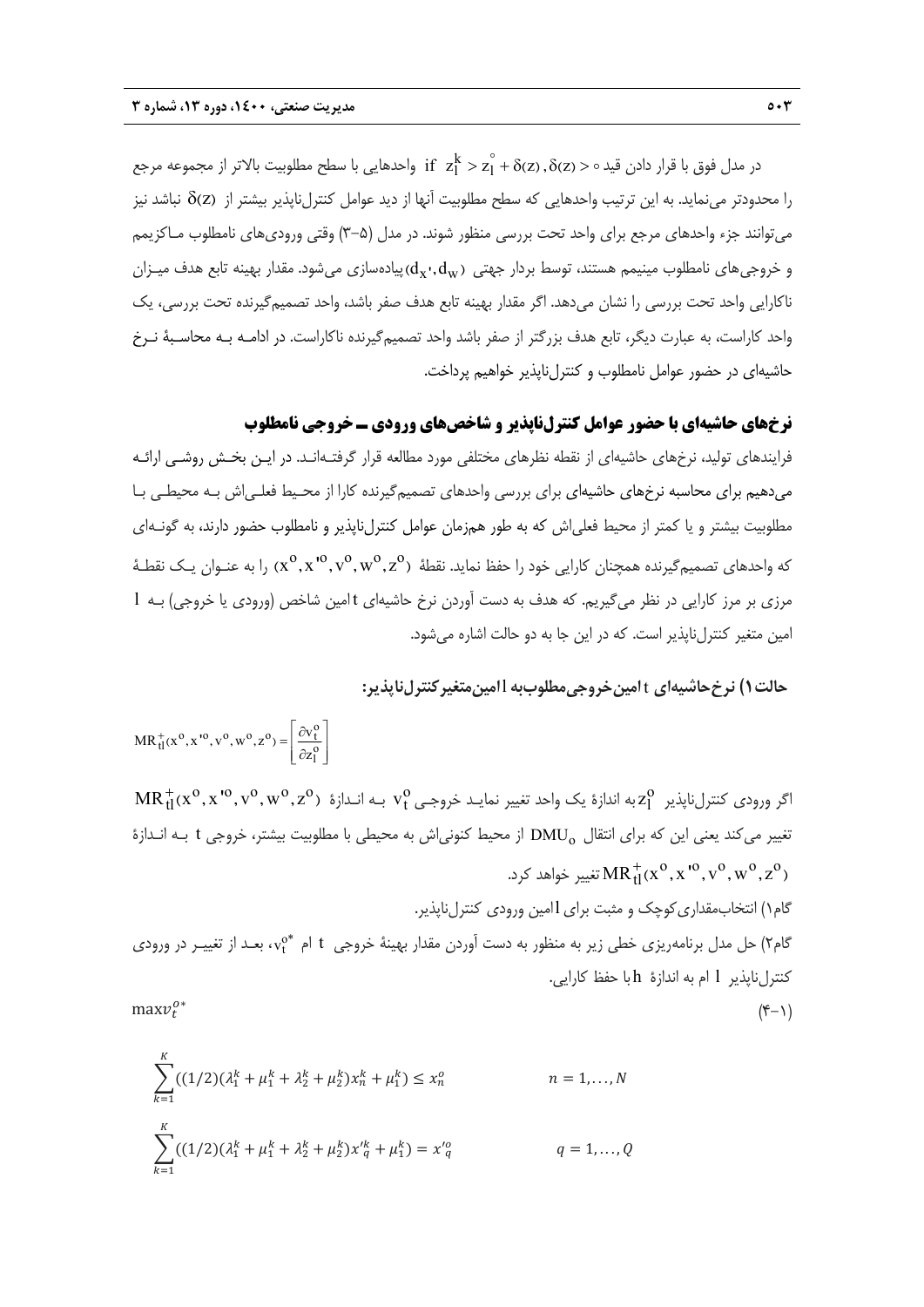$$
\sum_{k=1}^{K} ((1/2)(\lambda_{1}^{k} + \mu_{1}^{k} + \lambda_{2}^{k} + \mu_{2}^{k})v_{m}^{k} - \mu_{2}^{k}) \ge v_{m}^{o}
$$
\n
$$
m = 1,...,M, \quad m \ne t
$$
\n
$$
\sum_{k=1}^{K} ((1/2)(\lambda_{1}^{k} + \mu_{1}^{k} + \lambda_{2}^{k} + \mu_{2}^{k})v_{m}^{k} - \mu_{2}^{k}) \ge v_{t}^{o*}
$$
\n
$$
\sum_{k=1}^{K} ((1/2)(\lambda_{1}^{k} + \mu_{1}^{k} + \lambda_{2}^{k} + \mu_{2}^{k})w_{r}^{k} - \mu_{2}^{k}) = w_{j}^{o}
$$
\n
$$
j = 1,...,J
$$
\n
$$
if z_{i}^{k} \le z_{i}^{{\circ} + \delta(z) + h, \quad \delta(z) > \text{other}(1/2)(\lambda_{1}^{k} + \mu_{1}^{k} + \lambda_{2}^{k} + \mu_{2}^{k}) \ge \text{o} \quad l = 1,...,L, k = 1,...,K
$$
\n
$$
if z_{i}^{k} > z_{i}^{\circ} + \delta(z) + h, \quad \delta(z) > \text{other}(1/2)(\lambda_{1}^{k} + \mu_{1}^{k} + \lambda_{2}^{k} + \mu_{2}^{k}) = \text{o} \quad l = 1,...,L, k = 1,...,K
$$
\n
$$
\sum_{k=1}^{K} (1/2)(\lambda_{1}^{k} + \mu_{1}^{k} + \lambda_{2}^{k} + \mu_{2}^{k}) = 1
$$
\n
$$
v_{m}^{k} \times (1/2)(\lambda_{1}^{k} + \mu_{1}^{k} + \lambda_{2}^{k} + \mu_{2}^{k}) \ge \mu_{2}^{k}
$$
\n
$$
k = 1,...,K
$$
\n
$$
w_{j}^{k} \times (1/2)(\lambda_{1}^{k} + \mu_{1}^{k} + \lambda_{2}^{k} + \mu_{2}^{k}) \ge \mu_{2}^{k}
$$
\n
$$
k = 1,...,K
$$
\n
$$
\lambda_{1}^{k}, \mu_{1}^{k}, \lambda_{2
$$

گام٣) محاسبة نرخ حاشيهاي راست با استفاده از فرمول زير:

 $MR_{tl}^{+} = \frac{v_t^{0*} - v_t^{0}}{h}$ 

گام 4 ) تكرار گامهاي 2 و 3 بعد از جايگزيني h h و محاسبة نرخ حاشيهاي چپ.

**حالت2) نرخحاشيهاي** t **امينوروديمطلوب به** l**امينمتغيركنترلناپذير:** 

$$
MR_{tl}^{+}(x^0, x^{10}, v^0, w^0, z^0) = \left[\frac{\partial x_l^0}{\partial z_l^0}\right]
$$

گر ورودي غيراختياري  $z^0_1$ به اندازهٔ يک واحد تغيير نمايد ورودي  $x^0_t$  به اندازهٔ  $\mathrm{MR}^+_{\mathrm{tl}}$  ( $x^0_\mathrm{r}$  ،  $z^0_\mathrm{rl}$  ) تغيير می کند. برای این منظور فرایند چهار مرحلهای زیر را برای محاسبهٔ نرخ حاشیهای  $\mathrm{MR_{\,fl}}$  تحت بازده به مقیاس متغیر و در نقطهٔ  ${\rm v}^{\rm o}, {\rm v}^{\rm o}, {\rm v}^{\rm o}, {\rm v}^{\rm o}, {\rm v}^{\rm o}, {\rm v}^{\rm o}, {\rm v}^{\rm o}, {\rm v}^{\rm o}, {\rm z}^{\rm o}$  در نقطهٔ گام1) انتخاب مقداري كوچك و مثبت براي lامين ورودي غيراختياري. گام ۲) حل مدل برنامهريزي خطي زير به منظور به دست آوردن مقدار بهينهٔ ورودي t ام k\*، بعد از تغييـر در ورودي غير اختياري l ام به اندازة h با حفظ كارايي.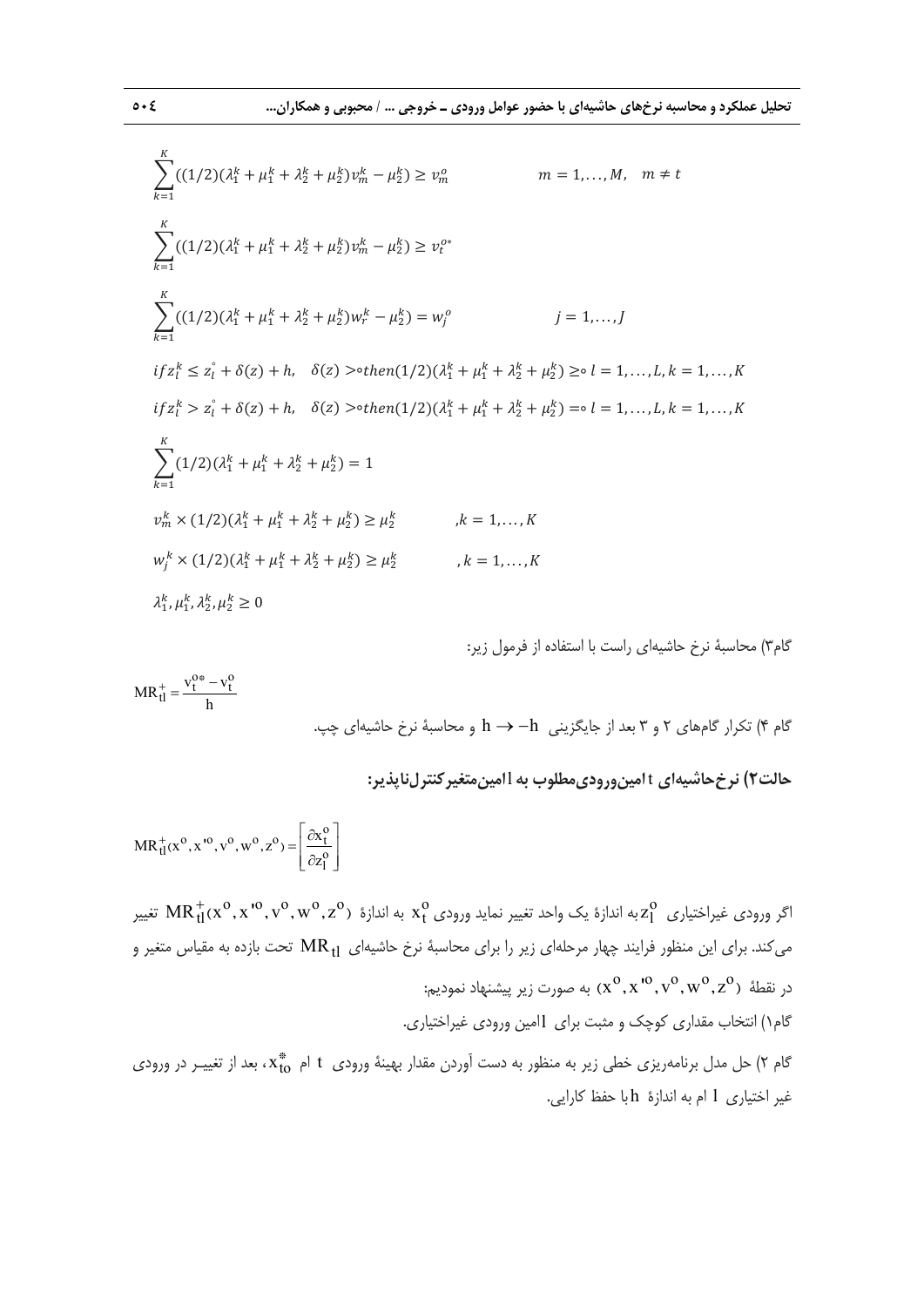$$
(\mathbf{Y}-\mathbf{Y})
$$

 $\min x_t^{0^*}$ 

$$
\sum_{k=1}^{K} ((1/2)(\lambda_{1}^{k} + \mu_{1}^{k} + \lambda_{2}^{k} + \mu_{2}^{k})x_{n}^{k} + \mu_{1}^{k}) \leq x_{n}^{o} \qquad n = 1,..., N, \quad n \neq t
$$
\n
$$
\sum_{k=1}^{K} ((1/2)(\lambda_{1}^{k} + \mu_{1}^{k} + \lambda_{2}^{k} + \mu_{2}^{k})x_{n}^{k} + \mu_{1}^{k}) \leq x_{1}^{o*} \qquad n = 1,..., Q
$$
\n
$$
\sum_{k=1}^{K} ((1/2)(\lambda_{1}^{k} + \mu_{1}^{k} + \lambda_{2}^{k} + \mu_{2}^{k})x_{n}^{k} + \mu_{1}^{k}) = x_{q}^{o} \qquad q = 1,..., Q
$$
\n
$$
\sum_{k=1}^{K} ((1/2)(\lambda_{1}^{k} + \mu_{1}^{k} + \lambda_{2}^{k} + \mu_{2}^{k})v_{m}^{k} - \mu_{2}^{k}) \geq v_{m}^{o} \qquad m = 1,..., M
$$
\n
$$
\sum_{k=1}^{K} ((1/2)(\lambda_{1}^{k} + \mu_{1}^{k} + \lambda_{2}^{k} + \mu_{2}^{k})w_{r}^{k} - \mu_{2}^{k}) = w_{j}^{o} \qquad j = 1,..., J
$$
\n
$$
if \quad z_{1}^{k} \leq z_{1}^{s} + \delta(z) + h, \quad \delta(z) > 0 \text{ then } (1/2)(\lambda_{1}^{k} + \mu_{1}^{k} + \lambda_{2}^{k} + \mu_{2}^{k}) \geq 0 \quad l = 1,..., L, \quad k = 1,..., K
$$
\n
$$
if \quad z_{1}^{k} > z_{1}^{s} + \delta(z) + h, \quad \delta(z) > 0 \text{ then } (1/2)(\lambda_{1}^{k} + \mu_{1}^{k} + \lambda_{2}^{k} + \mu_{2}^{k}) = 0 \quad l = 1,..., L, \quad k = 1,..., K
$$
\n
$$
\sum_{k=1}^{K} (1/2)(\lambda_{1}^{k} + \mu_{1}^{k} + \lambda_{2}^{k} + \mu_{2}^{k}) \ge
$$

گام 3) محاسبة نرخ حاشيهاي راست با استفاده از فرمول زير:

$$
MR_{tl}^{+} = \frac{x_l^{0*} - x_l^{0}}{h}
$$
ا
$$
A = \frac{1}{\pi} \sum_{l=1}^{l} \sum_{j=1}^{l} \sum_{j=1}^{l} \sum_{j=1}^{l} \sum_{j=1}^{l} \sum_{j=1}^{l} \sum_{j=1}^{l} \sum_{j=1}^{l} \sum_{j=1}^{l} \sum_{j=1}^{l} \sum_{j=1}^{l} \sum_{j=1}^{l} \sum_{j=1}^{l} \sum_{j=1}^{l} \sum_{j=1}^{l} \sum_{j=1}^{l} \sum_{j=1}^{l} \sum_{j=1}^{l} \sum_{j=1}^{l} \sum_{j=1}^{l} \sum_{j=1}^{l} \sum_{j=1}^{l} \sum_{j=1}^{l} \sum_{j=1}^{l} \sum_{j=1}^{l} \sum_{j=1}^{l} \sum_{j=1}^{l} \sum_{j=1}^{l} \sum_{j=1}^{l} \sum_{j=1}^{l} \sum_{j=1}^{l} \sum_{j=1}^{l} \sum_{j=1}^{l} \sum_{j=1}^{l} \sum_{j=1}^{l} \sum_{j=1}^{l} \sum_{j=1}^{l} \sum_{j=1}^{l} \sum_{j=1}^{l} \sum_{j=1}^{l} \sum_{j=1}^{l} \sum_{j=1}^{l} \sum_{j=1}^{l} \sum_{j=1}^{l} \sum_{j=1}^{l} \sum_{j=1}^{l} \sum_{j=1}^{l} \sum_{j=1}^{l} \sum_{j=1}^{l} \sum_{j=1}^{l} \sum_{j=1}^{l} \sum_{j=1}^{l} \sum_{j=1}^{l} \sum_{j=1}^{l} \sum_{j=1}^{l} \sum_{j=1}^{l} \sum_{j=1}^{l} \sum_{j=1}^{l} \sum_{j=1}^{l} \sum_{j=1}^{l} \sum_{j=1}^{l} \sum_{j=1}^{l} \sum_{j=1}^{l} \sum_{j=1}^{l} \sum_{j=1}^{l} \sum_{j=1}^{l} \sum_{j=1}^{l} \sum_{j=1}^{l} \sum_{j=1}^{l} \sum_{j=1}^{l} \sum_{j=1}^{l} \sum_{j
$$

 ${\rm t}$  در اين دو فرايند با حضور ورودى كنترلiپذير  ${\rm MR}_{{\rm tl}}^+$  ، 2 بيشترين تغيير در خروجى مطلوب يـا ورودى مطلـوب م، مادامی که  $1$  امین ورودی کنترل $\rm{DMU}_0$  از محیطی با سطح  $\rm{z}_l^o$  بـه محیطـی بـا سـطح  $\rm{z}_l^o$  منتقـل ميشود را نشان ميدهد. همجنين، نرخ حاشيهاي t امين ورودي (خروجي) نامطلوب به l امين متغير كنتـرلناپـذير نيـز كاربرد دارد. در بخش آتي يك مثال كاربردي با 31 واحد دانشگاهي براي درك بهتر مطالب مطرح شده بيان ميگردد.

## **مطالعه موردي**

براي تأكيد بيشتر بر قابليتهاي مدل پيشنهادي، روش ذكر شده بر روي مجموعهاي از دادههـاي واقعـي مربـوط بـه 31 واحد دانشگاه آزاد اسلامي (بخش آموزش) پيادهسازي ميشود كه دادهها توسـط محقـر، صـفري، اميرتيمـوري و صـوفي (1395) گردآوري شده است. در اين مثال عوامل نامطلوب (ورودي و خروجي) و ورودي كنترلناپذير بـه طـور هـمزمـان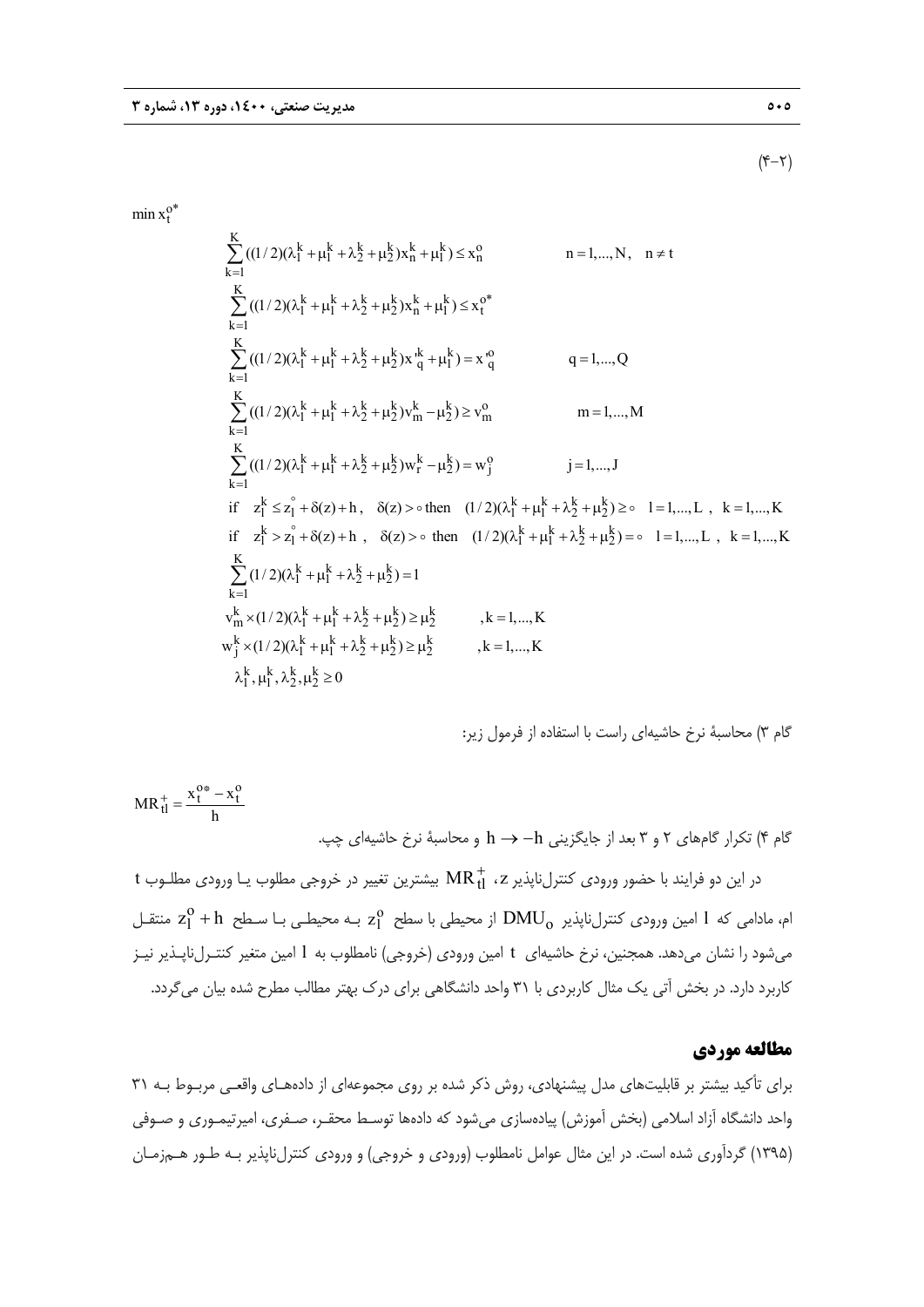حضور دارند. همانطور كه در شكل1 مشاهده ميشود بخـش آمـوزش 31 واحـد بـا سـه ورودي مطلـوب، يـك ورودي نامطلوب، يك ورودي كنترلناپذير، دو خروجي مطلوب و يك خروجي نامطلوب مورد بررسي قرار ميگيرد.



## **شكل 1 . ساختار تحت بررسي**

وروديها و خروجيها بر مبناي اطلاعات قابل دسترسي، عبارتند از:

- وروديهاي قابل كنترل بخش آموزش : مساحت كل فضاي آموزشي (مترمربع) **<sup>3</sup>** : تعداد كاركنان و x **<sup>2</sup>** : هزينه جاري (ميلياردريال) و x **<sup>1</sup>**x
	- ورودي كنترلناپذير بخش آموزش z : كل هيئت علمي تمام وقت و نيمه وقت
		- ورودي نامطلوب آموزش ' x : تعداد دانشجويان
	- خروجيهاي مطلوب آموزش : درآمدكل (مجموع درآمد غيرشهريهاي و شهريهاي) (ميليارد ريال) **1**y : فارغ التحصيلان **<sup>2</sup>**y
		- خروجي نامطلوب آموزش 'y : دانشجويان مشروطي

شاخصهاي فوق در جدول 1 ارائه و كارايي واحدها در بخش آموزش با استفاده از مدل (5-3) ارزيابي شده است.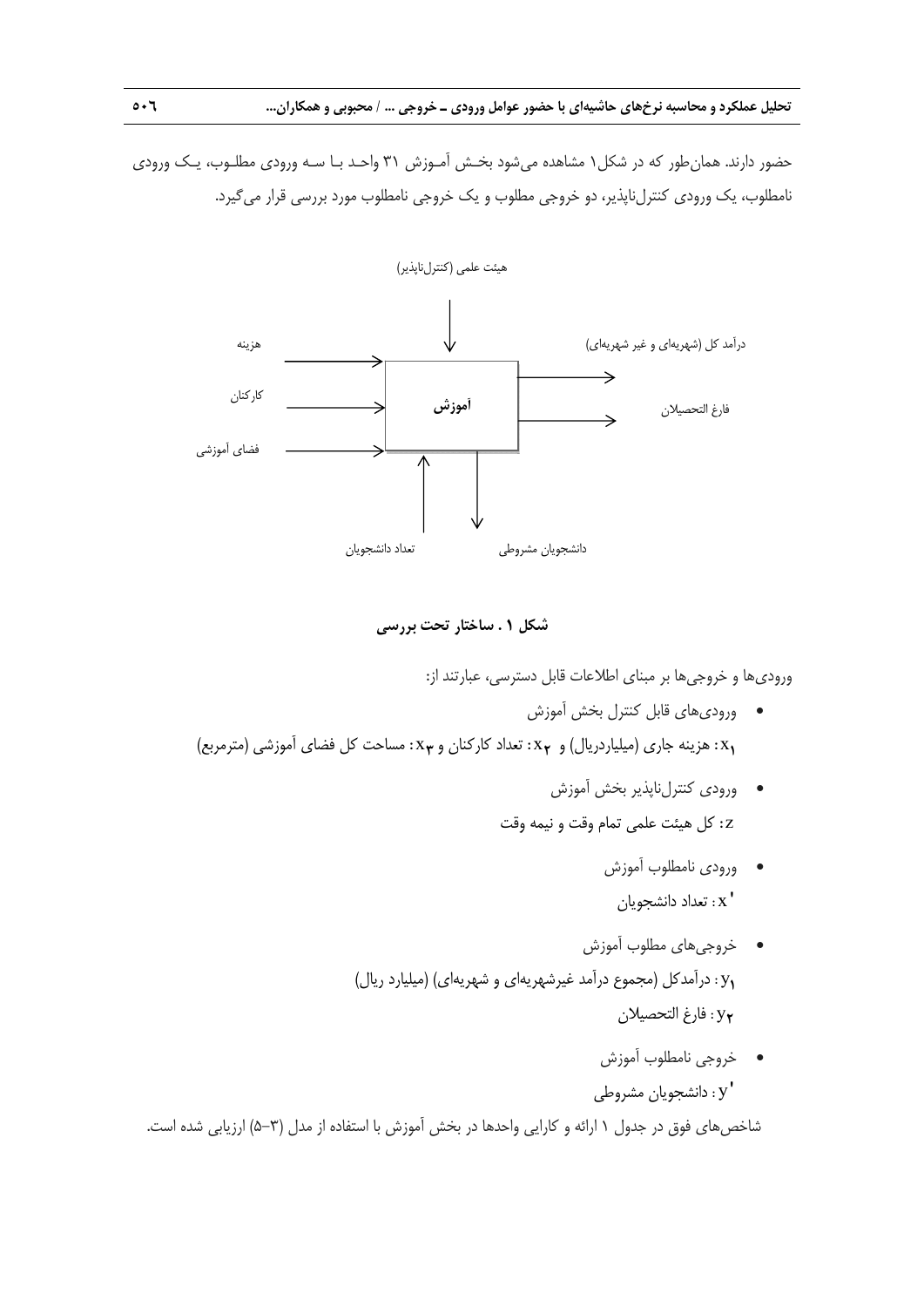| $\mathbf{Z}$                   | $\mathbf{y}_\tau$                   | $y_{\tau}$               | $y_1$                                           | $\mathbf{X}^{\prime}$                               | $\mathbf{X}_{\tau}$                             | $\mathbf{X}_{\mathbf{Y}}$       | $\mathbf{X}_{1}$              | واحدها                 |
|--------------------------------|-------------------------------------|--------------------------|-------------------------------------------------|-----------------------------------------------------|-------------------------------------------------|---------------------------------|-------------------------------|------------------------|
| 190Y                           | 183.4                               | 14441                    | $Y \wedge Y$                                    | <b>VELAY</b>                                        | 58859                                           | $\gamma \gamma \gamma$          | <b>٢۶۶</b> ٧                  | $\lambda$              |
| VVA                            | <b>YAYY</b>                         | ۷۵۶۸                     | 171Y                                            | ۴۴۳۸۱                                               | ٢٣٠٨٧٣                                          | ۸۷۱                             | $\lambda$ 7.                  | ٢                      |
| ۴۷۹                            | ۴۲۹۸                                | $f \wedge \cdot \Delta$  | $\mathop{\mathsf{sq}}\nolimits\boldsymbol\cdot$ | <b>٢٢٧۴٣</b>                                        | 175109                                          | 5.7                             | ۶۴۴                           | ٣                      |
| ۲۲۹۵                           | $1Y \cdot Y$                        | ۱۶۴۶۵                    | $\mathbf{r} \cdot \mathbf{r}$                   | 19954                                               | 110.571                                         | ۱۹۵۸                            | ۲۹۵۳                          | ۴                      |
| ۶۹۵                            | ۷۱۴۵                                | 5599                     | $\mathcal{N} \cdot \mathcal{N}$                 | $\mathsf{r} \mathsf{v} \mathsf{v} \cdot \mathsf{r}$ | 181.11                                          | ٧۵٩                             | ٩۵٨                           | ۵                      |
| ۲۳۵                            | ۱۷۱۵                                | ۱۶۳۴                     | ۳۶۲                                             | 9.74                                                | $\Delta$ + $\Delta$ YY                          | ۲۴۹                             | ۲۸۴                           | ۶                      |
| ۳۴۶                            | ۵۲۴۱                                | $P \cdot P$              | ٧۵٠                                             | <b>TYYTT</b>                                        | $Y^{\alpha}$                                    | ۴۶۴                             | ۶۴۷                           | ٧                      |
| 5495                           | $Y \setminus \cdot Y$               | 540.5                    | $17 - 77$                                       | ۳۷۵۷۶۵                                              | $1501 - YY$                                     | $\lambda$ ۶۰۷                   | $\lambda$ . ۲۷ $\lambda$      | Υ                      |
| $rr\Delta$                     | $\Upsilon\Upsilon$                  | ۲۰۶۶                     | ۳۸۶                                             | $11Y - 1$                                           | 17707V                                          | $\tau\tau\tau$                  | ٣۴٧                           | ٩                      |
| $\mathbf{Y} \cdot \mathbf{V}$  | ۱۹۵۱                                | ۱۹۶۵                     | ۳۲۵                                             | $\lambda$                                           | 1٣۵٧۶۶                                          | ۲۶۸                             | $rrf$ .                       | $\mathcal{L}$          |
| $\mathcal{N}$                  | 1194.                               | 11974                    | $Y \cdot YY$                                    | 55770                                               | ۵۷۱۴۹۵                                          | $V - V$                         | 197V                          | $\setminus$            |
| ۲۴۷                            | ۱۵۶۱                                | ۱۴۵۲                     | ٢٧٧                                             | ۸۲۶۱                                                | ۸۴۵۷۵                                           | ۲۵۸                             | ۲۷۶                           | $\mathcal{N}$          |
| $\gamma \cdot \Delta$          | ۱۹۸۵۹                               | 1194                     | <b>٣١٧۶</b>                                     | $\cdot \Delta \cdot \text{V}\Delta$                 | $Y \wedge \cdot Y \wedge Y$                     | ۲۶۰۶                            | $\mathbf{Y} \cdot \mathbf{V}$ | $\gamma$ ۳             |
| ۶۴۴                            | ۳۷۹۵                                | ۳۸۲۵                     | $\gamma$                                        | $Y \cdot Y$ 9                                       | ٢١٨٣۶٨                                          | ۵۹۳                             | ۶۴۸                           | $\lambda_{\mathbf{k}}$ |
| <b>YAY</b>                     | 5668                                | ۵۹۳۷                     | ۱۱۵۸                                            | 1999.                                               | rr91.0                                          | $\lambda \cdot \lambda \lambda$ | 1517                          | ١۵                     |
| ۳۵۹                            | ۵۵۱۱                                | ۴۸۷۵                     | ۷۱۵                                             | 19109                                               | 154.4                                           | ۶۱۴                             | ۵۹۳                           | ۱۶                     |
| 7741                           | 19.56                               | 1YY9Y                    | ۲۸۲۱                                            | $1 - \Delta\Delta\Upsilon$                          | 1818.1                                          | YYAY                            | ٢۶۵٣                          | ١٧                     |
| $Y^*Y$                         | $Y^{\dagger}Y^{\dagger}Y$           | 59AY                     | ۱۳۵۴                                            | ۳۸۲۶۵                                               | $YYYY \cdot$                                    | ٩٩٩                             | 1511                          | ۱۸                     |
| $\mathbf{y} \cdot \mathbf{y}$  | $\mathbf{Y} \cdot \cdot \mathbf{A}$ | 199.                     | ۳۲۱                                             | $\lambda \cdot \xi \cdot \lambda$                   | 55.0                                            | ٢۵٧                             | $rrf$ .                       | ۱۹                     |
| ۵۲۸                            | ۳۷۵۴                                | ٣۴۴٢                     | 5.04                                            | ۱۹۸۶۳                                               | 1110f                                           | ۴۲۷                             | ۶۱۹                           | $\mathsf{r}\cdot$      |
| ۶۶                             | ۸۸۴۵                                | 117                      | ۱۵۵۱                                            | 48791                                               | 417701                                          | 1597                            | 1549                          | ۲۱                     |
| ۵۶۵                            | ۵۷۸۹                                | ۵۳۷۷                     | ۹۳۲                                             | ٣٠۶٢٨                                               | 171977                                          | ۴۸۳                             | 159                           | ۲۲                     |
| $\mathbf{y} \wedge \mathbf{y}$ | $rr \cdot$                          | $\tau\tau\tau\tau$       | ۶۴۴                                             | 11997                                               | Y99Y9                                           | $\mathbf{r} \cdot \mathbf{v}$   | ۴۹۶                           | $\mathbf{Y}\mathbf{Y}$ |
| $v \cdot$                      | ۵۷۶۸                                | ۵۵۲۲                     | ۹۰۲                                             | $\mathbf{y} \cdot \mathbf{y}$                       | 191180                                          | ۵۷۶                             | <b>۷۷۶</b>                    | ۲۴                     |
| ۹۸۴                            | ۸۵۶۰                                | $\lambda \cdot \kappa$ ۴ | ۱۳۹۱                                            | 40719                                               | 19.777                                          | $\langle \cdot, \cdot \rangle$  | 1509                          | ۲۵                     |
| ۵۴۴                            | $55^{\circ}$                        | ۵۹۳۷                     | ۹۵۷                                             | $rrr \cdot r$                                       | 7887.7                                          | ۶۹۷                             | ۸۳۶                           | ۲۶                     |
| ۱۷۸۴                           | 17.77                               | 15799                    | 7477                                            | ۶۳۶۶۵                                               | ۴۸۰۰۳۶                                          | ۱۹۲۶                            | ۲۳۵۳                          | ٢٧                     |
| $\lambda \cdot \cdot \lambda$  | 8118                                | ۸۵۷۳                     | ۱۶۱۳                                            | ۴۲۹۹۳                                               | 015.0.                                          | 16.1                            | ۱۵۹۸                          | ٢٨                     |
| ۳۴۱                            | $Y \setminus Y$                     | $V \cdot V$              | $150 -$                                         | ٣٧۶٣٩                                               | ۱۴۶۴۰۰                                          | ۶۱۷                             | ۷۹۸                           | ٢٩                     |
| ٧١۶                            | ۴۶۴۵                                | ۴۴۹۰                     | ٧٩۶                                             | ۲۴۵۷۵                                               | ۲۰۰۵۵۱                                          | ۶۱۵                             | ٧۶۰                           | ٣٠                     |
| ۴۷۲                            | ۴۴۲۵                                | ۴۹۲۸                     | <b>YAY</b>                                      | ٢٣٣١٢                                               | $\uparrow\uparrow\cdot\uparrow\uparrow\uparrow$ | ۸۸۹                             | ۸۳۳                           | ۳۱                     |

**جدول .1 ورودي ها وخروجيهاي 31 واحد استاني دانشگاه آزاد اسلامي (آموزش)** 

تمام واحدهاي تصميم گيرنده بهجز واحـدهاي 30-26-24-20-14-3 در بخـش آمـوزش 31 واحـد دانشـگاه آزاد اسلامي كارا ارزيابي شدهاند. ناكارايي 6 واحد از 31 واحد دانشگاه آزاد اسلامي در جدول 2 نشان داده شده است.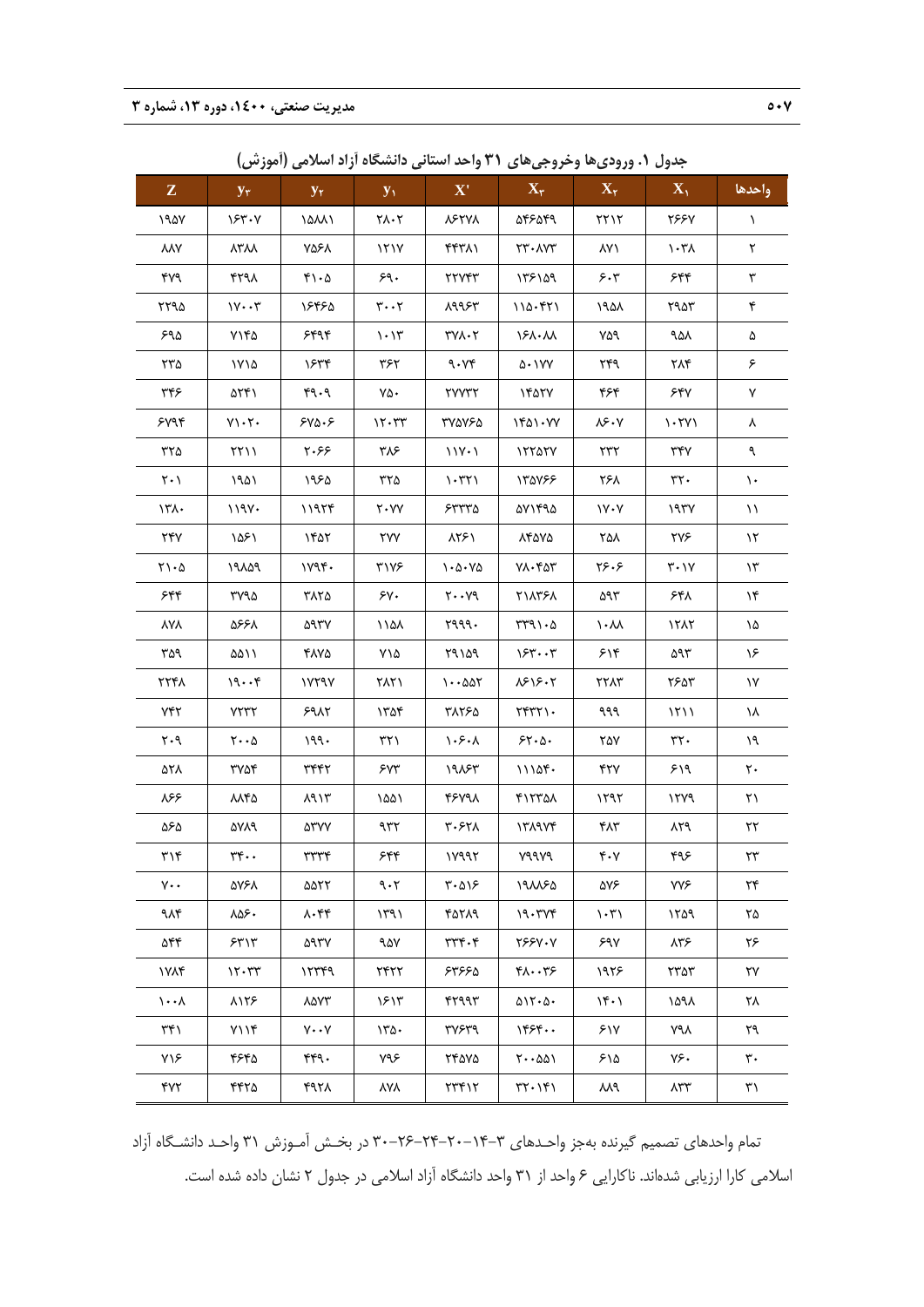| ناكارايى              | $\tau^{o*}$            | واحدها |
|-----------------------|------------------------|--------|
| .1999                 | $\cdot/\cdots$ ۲       | س      |
| .1999                 | $\cdot/\cdots$ ۲       | ۱۴     |
| .1999V                | $\cdot/\cdots$ ۳       | ٢٠     |
| .1999                 | $\cdot/\cdot\cdot\tau$ | ٢۴     |
| .1999                 | $\cdot/\cdot\cdot\tau$ | ۲۶     |
| $\cdot$ /999 $\gamma$ | $\cdot/\cdots$ ۳       | ٣٠     |

**جدول .2 ناكارايي 6 واحد استاني دانشگاه آزاد اسلامي (آموزش )** 

حال در اين قسمت هدف محاسبه تغييرات برخي شاخص ها به ازاي تغييرات برخي ديگر است در حـالي كـه مقـدار كارايي حفظ شود. با استفاده از مدل (4-2)، مقادير نرخهاي حاشيهاي واحدهاي كارا (حالت دوم) محاسـبه و در جـدول 3 ارائه شده است. بقيه واحدهاي تصميم گيرنده كارا، نرخ حاشيهاي راست آنها صفر و نرخهاي حاشـيهاي چـپ بـا مقـادير نشدني، تعريف نشده است.

| $X_{r}$                                  | $X_{\gamma}$                                                                            | $\mathbf{X}_1$                        | واحدها                 |
|------------------------------------------|-----------------------------------------------------------------------------------------|---------------------------------------|------------------------|
| $MR_{z,x_{\tau}}^{+} = \cdot$            | $MR_{Z, X_{\tau}}^{+} = \cdot$                                                          | $MR_{z,x_1}^+ = \cdot$                | ٩<br>$h = \pm \Delta$  |
| $MR_{Z, X_{\tilde{\tau}}}^- = -$         | $MR_{Z, X_{\Upsilon}}^- = -1.719V$<br>$X_Y^* = Y\Lambda Y / 9\Lambda Y\Lambda$          | $MR_{Z,X_1}^- = -$                    |                        |
|                                          |                                                                                         |                                       |                        |
| $MR_{Z, X_{\tilde{\Upsilon}}}^+ = \cdot$ | $MR_{Z, X_{\tau}}^{+} = \cdot$                                                          | $MR_{Z,X_1}^+ = \cdot$                | ۱۶<br>$h = \pm \Delta$ |
| $MR_{Z, X_{\tau}}^- = -$                 | $MR_{Z, X_{\tau}}^{-} = -$                                                              | $MR_{Z,X_1}^- = -1.7$ (\$\\omega^{1}) |                        |
|                                          |                                                                                         | $X_1^* = 56/51.0$                     |                        |
| $MR_{z,x_{\tau}}^{+}$ = $\cdot$          | $MR_{z,x_{\gamma}}^{+} = \cdot$                                                         | $MR_{z,x_1}^+ = \cdot$                | ۲۲<br>$h = \pm \Delta$ |
| $MR_{Z, X_{\tilde{\tau}}}^- = -$         | $\label{eq:MRZ} \text{MR}_{\text{Z},\text{X}_\text{Y}}^- = -\text{Y}/\text{Y9f} \Delta$ | $MR_{Z,X_1}^- = -$                    |                        |
|                                          | $X^*_{\tau} = \Delta 19/5V$                                                             |                                       |                        |

**جدول .3 نرخهاي حاشيهاي واحدهاي كاراي دانشگاه آزاد اسلامي (آموزش) حالت2** 

برای نمونه واحد تصمیم گیرنده ۹، در جـدول ۱ بـا ورودیهـای  $x_1 = r r$  و  $x_1 = x_1$  و ۱۲۲۵۲۷ =  $x_2$ را در نظر ميگيريم. در جدول 3 با افزايش 5 h واحد متغير كنترلناپذير و با حل مدل (4-2)، اولين ورودي مطلوب برابـر با ۳۴۷ =  $x_1^* = x_1^* = x_1^* = x_1^* = x_1^* = x_1^* = x_1^* = x_1^* = x_1^* = x_1^* = x_1^* = x_1^* = x_1^* = x_1^* = x_1^* = x_1^* = x_1^* = x_1^* = x_1^* = x_1^* = x_1^* = x_1^* = x_1^* = x_1^* = x_1^* = x_1^* = x_1^* = x_1^* = x_1^* = x_1^* = x_1^* = x_1^* = x_1^* = x_1^* = x_1^* =$ همانطور كه مشاهده ميشود با افزايش متغير كنترلناپذير به اندازه5 h ، با ثابت ماندن مقدار كـارايي، وروديهـاي مطلوب همان مقدار قبلي را كسب كردهاند يعني بدون تغيير خواهند بود و نرخ حاشيهاي راست آنها صفر خواهند شد. امـا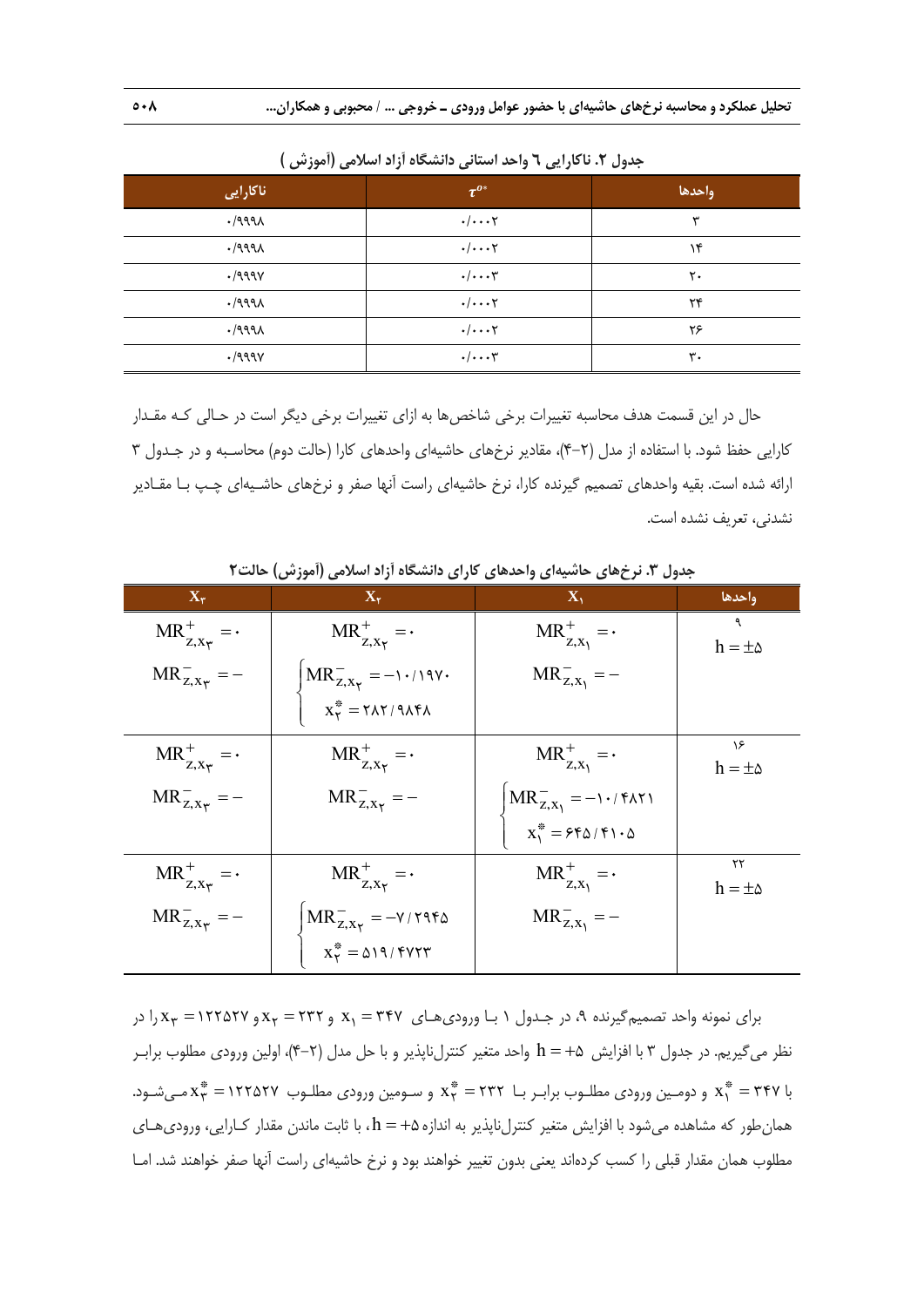با كاهش 5 h واحد متغير كنترلناپذير و با حل مدل (4-2)، اولين و سومين ورودي مطلوب نشدني و دومين ورودي مطلوب به ۲۸۴۱/۹۸۴۸ تبدیل خواهند شد. نرخ حاشیهای چپ ورودی دوم، به صورت زیر محاسبه میگردد.

$$
MR_{z,x_{\gamma}}^{-} = \frac{\Upsilon \lambda \Upsilon / 9 \lambda \Upsilon \lambda - \Upsilon \Upsilon \Upsilon}{-\Delta} = -1.719 \Upsilon \cdot
$$

در ادامه واحد تصميم گيرنده ۱۶، در جدول ۱ با ورودي هاي  $x_1 = 0$  و  $x_1 = 8$  و  $x_1 = 1$  و  $x_1 = 1$  در نظـر ميگيريم. در جدول 3 با افزايش 5 h واحد متغير كنترلناپذير، با حل مدل (4-2)، اولين و دومين و سـومين ورودي مطلوب با افزايش متغير كنترلناپذير، با حفظ كارايي، بدون تغيير خواهند بود و نرخ حاشيهاي راست آنها صفر خواهد شد. ما با كاهش  $\lambda^*=-\ln |\alpha|$  واحد متغير كنترلناپذير و با حل مدل (٢–۴)، اولين ورودي مطلوب  $x^*_1=s$  11۰۵ و دومين و سومين ورودي مطلوب نشدني خواهند شد. نرخ حاشيهاي چپ ورودي اول، به صورت زير محاسبه ميگردد.

$$
MR_{Z,X_{\Upsilon}}^{-} = \frac{\mathcal{F} \mathfrak{h} \Delta / \mathfrak{f} \mathfrak{t} \cdot \Delta - \Delta \mathfrak{q} \mathfrak{r}}{-\Delta} = -1 \cdot / \mathfrak{f} \Delta \mathfrak{r}
$$

حال، واحد ٢٢، در جدول ١ بـا ورودي هـاي ٢٨٩ = x و x و x 2 x و ١٣٨٩٧٤ = x را در نظـر مـي گيـريم. در جدول ۳ با افزايش 5+ $t=1$  واحد متغير كنترلiپذير و با حل مدل (۲–۴)، ورودي<code>هاي</code> مطلوب با حفـظ كـارايي، بـدون تغيير خواهند بود. و نرخ حاشيهاي راست آنها صفر خواهند شد. اما با كاهش −5 = ℎ واحد متغير كنترلناپذير و بـا حـل مدل (۲−۴)، اولین و سومین ورودی مطلوب نشدنی و دومین ورودی مطلوب به 519/4723 =  $x_2^* = x_2^* = x_1$  تبدیل میشود کـه افزايش به اندازه 36/4723 واحد خواهد داشت. نرخ حاشيهاي چپ ورودي دوم، به صورت زير محاسبه ميشود.

$$
MR_{Z,X_{\Upsilon}}^{-} = \frac{\Delta 19/5 \Upsilon \Upsilon - 6 \Delta \Upsilon}{-\Delta} = -\Upsilon / 595 \Delta
$$

نرخ حاشيهاي راست (حالت اول) براي تمام واحدهاي تصميمگيرنده كارا صفر، و نرخ حاشـيهاي چـپ آنهـا نشـدني خواهند شد.

نتايج نشان ميدهد اگر، به هر دليلي، تعداد اعضاي هيئت علمي برخي از واحدهاي دانشگاه آزاد اسـلامي بـا حفـظ كارايي، كاهش يابد برخلاف تصور، هزينه جاري و تعداد كاركنان بايد افزايش پيدا كند. در غير اين صورت بدون تغيير يـا نشدني خواهند بود.

## **نتيجهگيري و پيشنهادها**

تحليل پوششي دادهها تكنيك مناسبي جهت ارزيابي كارايي واحدهاي تصميمگيرنده و يافتن نقاط قوت و ضعف آنها، در حضور همزمان فاكتورهاي كنترلناپذير و نامطلوب در سيستمهاي مديريتي ميباشد. در مدلهاي پايهاي DEA، فـرض بر اين است كه تمامي وروديها وخروجيهاي مطلوب به ترتيب كاهش و افزايش يابنـد. امـا فراينـد توليـدي، در خـلال فعاليتهاي صنعتي، معمولا مصرف وروديها و توليد خروجيهاي نامطلوب به موازات وروديها و خروجيهـاي مطلـوب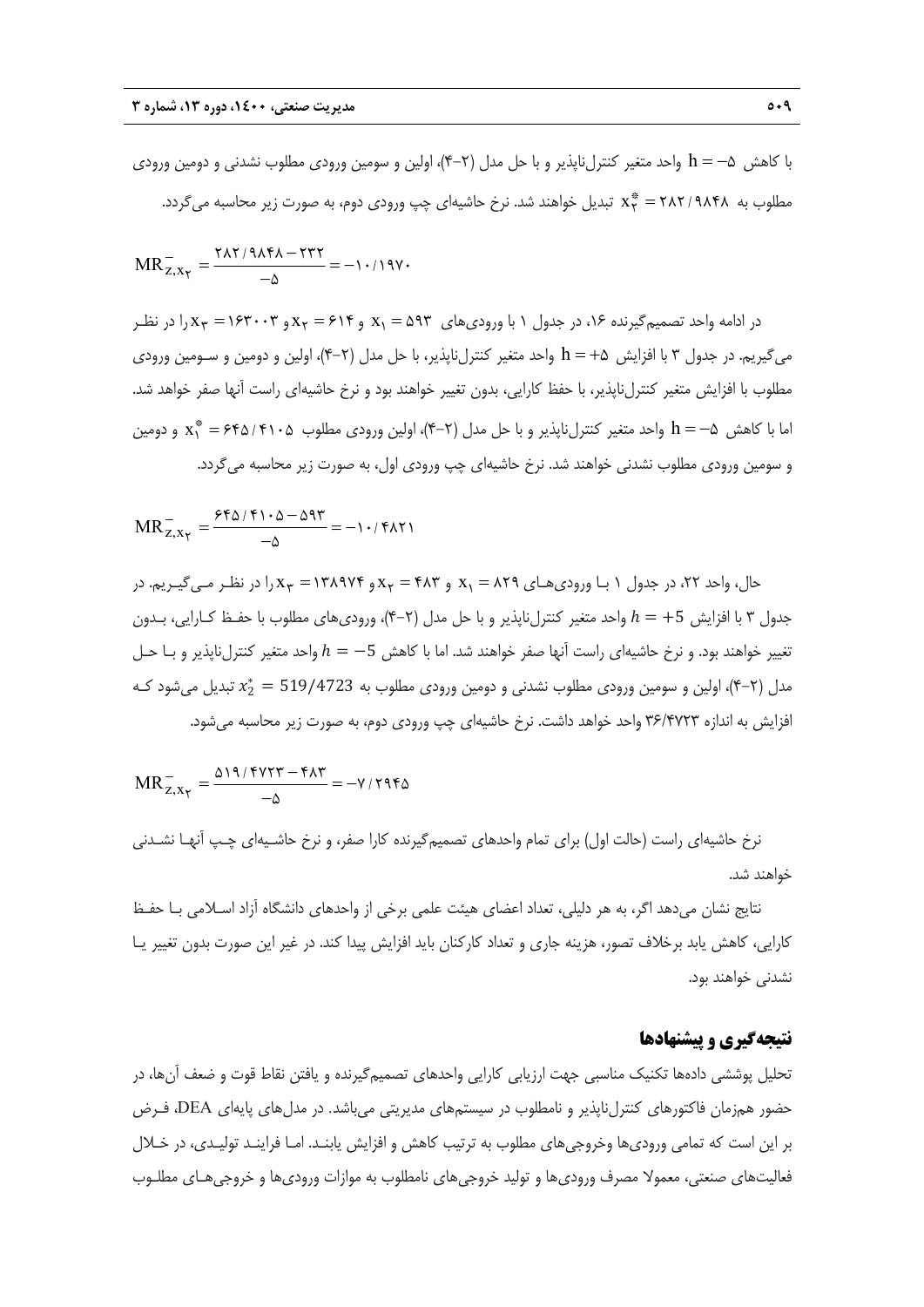روي ميدهد. به عنوان مثال آلودگي هوا، آب و خاك و...خروجيهـاي نـامطلوب و زبالـههـا و... بـه عنـوان وروديهـاي نامطلوب طبقهبندي ميگردد. براي اندازهگيري كارايي چنين فعاليتهاي صنعتي، هدف، اسـتفاده از روشـي كـه مصـرف وروديهاي نامطلوب افزايش و توليد خروجيهاي نامطلوب كـاهش يابـد. از طرفـي، در سـنجش كـارايي سيسـتمهـاي توليدي، هميشه تمام وروديها و خروجيها تحت نظارت مديريت واقع نميشود در واقـع بعضـي از شـاخصهـا خـارج از كنترل مديريت است. در اين پژوهش مجموعه امكان توليد با فرض دسترسيپـذيري ضـعيف جديـد، بـراي وروديهـا و خروجيهاي نامطلوب و همچنين با حضور عوامل محيطي (كنترلناپذير) در نظـر گرفتـه شـده اسـت. در نتيجـه كـارايي سيستمها در حضور عوامل ورودي ـ خروجي نامطلوب و متغيرهاي كنترلناپذير بررسي شـده اسـت. همچنـين بـه دليـل پيچيدگي موجود فرايندهاي توليدي، تغيير يك شاخص، تغييرات شاخصهاي ديگر را معمولاً به دنبال خواهد داشـت كـه اين موضوع نيز در اين تحقيق مورد مطالعه قرار گرفته است. در واقع در اين بررسي به تحليل عملكرد واحدها در حضـور شاخص هاي ورودي و خروجي نامطلوب و شاخص هاي كنترلiپايذير پرداخته شده است. به علاوه تغيير برخي شـاخص هـا به ازاي تغيير برخي شاخصهاي ديگر بررسي شده است. در مثال كـاربردي ايـن پـژوهش، سـنجش كـارايي بـا حضـور همزمان عوامل نامطلوب و متغيرهاي كنترلناپذير در سيستم دانشگاهي بخش آموزش بررسي شد. سپس با توجه به كارا بودن واحدها، نرخهاي حاشيهاي چپ و راست آن، محاسبه و تفسير گرديد. با اين تفسير، مشـاهده شـد كـه، همـواره بـا افزايش (كاهش) يك شاخص، با حفظ كارايي، شاخص ديگر افزايش (كاهش) نمييابد. ممكن است بدون تغييـر و يـا بـا كاهش (افزايش) مواجه شود.

پژوهشگران بعدي ميتوانند پژوهش حاضر را تكميل و نقصهاي آن را برطرف كنند. همچنين موضوعات زيـر بـه پژوهشگران آينده پيشنهاد ميشود:

- محاسبة نرخهاي حاشيهاي جهتي و گروهي با حضور عوامل غيراختياري و نامطلوب.
- محاسبة نرخهاي حاشيهاي با حضور عوامل نامطلوب و متغيرهاي كنترلناپذير با تكنولوژيهاي ديگـر ( FDH و...).
	- رتبهبندي واحدها در حضور شاخص هاي ورودي ـ خروجي نامطلوب و عوامل كنترل ناپذير

#### **منابع**

- ابراهيمي كردلر، علي؛ جعفرزاده، عبدالحسين؛ علي احمدي، محمدهادي (1397). ارائه مدلي براي ارزيابي كارايي بـهكمـك تركيـب مدل اندازهگيري با دامنه تعديل شده و محدوديتهاي وزني (مطالعه موردي: شـعبههـاي شـركت بيمـه ايـران). مـديريت صنعتي، ١(٢)، ١٤١-١٨٢.
- رمضانيان، محمدرحيم؛ ياكيده، كيخسرو؛ محمدي بازقلعه، نرجس (1399). ارائه مدلي مناسب جهت بهبـود طبقـهبنـدي چنـدمعياره اقلام موجودي با استفاده از مدل (SBM) مطالعه موردي: شركت صنعتي پارس خزر. *مديريت صنعتي،* ١٢(٣)، ٢٠٨٥-٥٠١.
- رادسر، مصطفي؛ كاظمي، عاليه؛ مهرگان، محمد رضا؛ رضوي حاجيآقا، سيدحسين (1400). طراحي يك الگـوريتم بـر پايـه تحليـل پوششي دادههاي شبكهاي با شاخصهاي خوب و بد به منظور ارزيابي صنعت برق ايران. *مديريت صنعتي،* ١٣ (١)، ١-٢۶.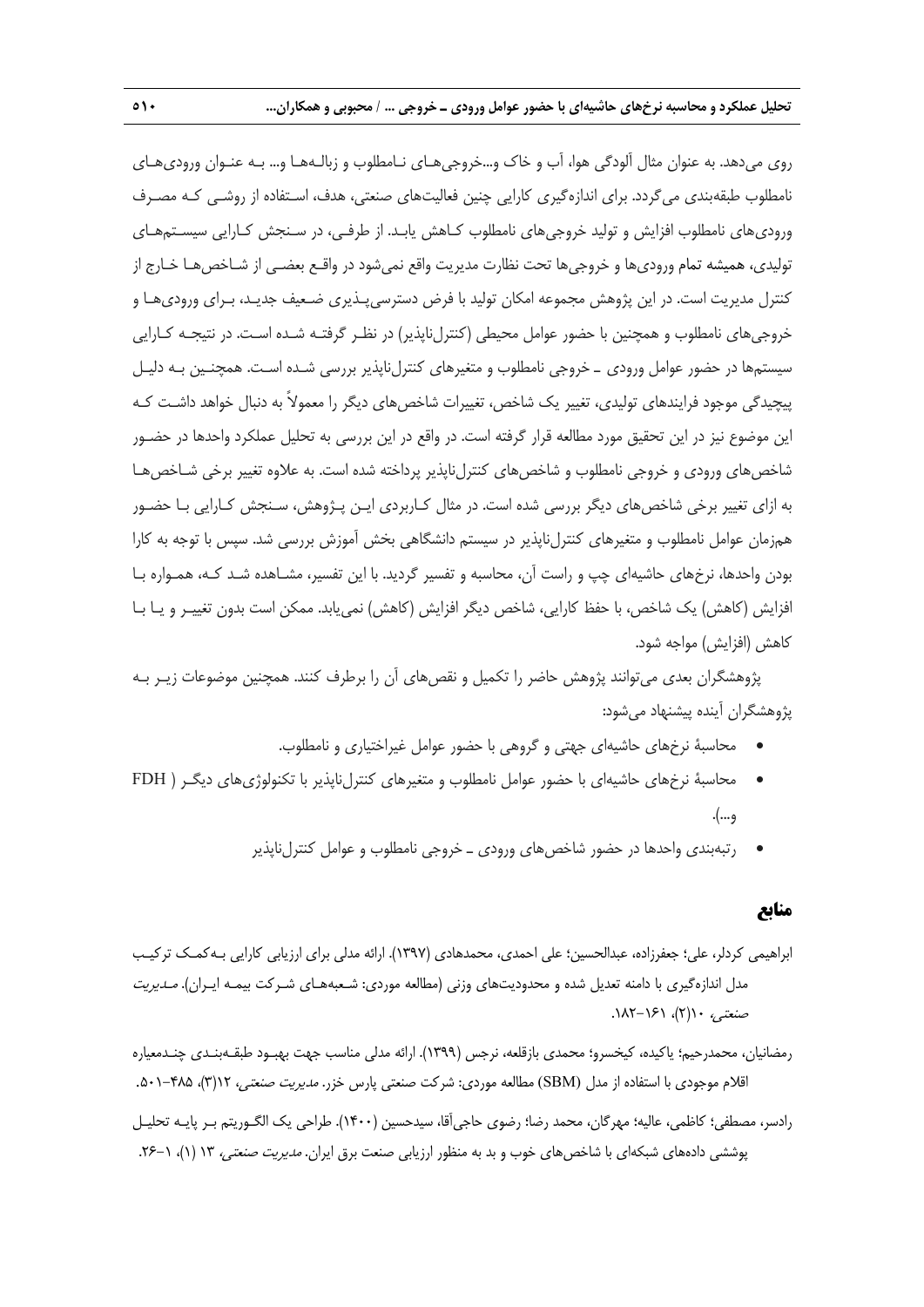- كاظمي متين، رضا؛ عزيزي، رزا (1391). مدلبندي عوامل غيرقابل كنترل در اندازهگيري كارايي شركتهاي برق منطقـهاي ايـران. كيفيت و بهره وري در صنعت برق ايران، ١(١)، ٥٧-۶٣
- محقر، علي؛ صفري، حسين؛ اميرتيموري، عليرضا؛ صوفي، منصور (1395). مدل جديد تحليل پوششي دادهها براي سنجش كـارايي واحدهاي تصميم گيرنده با ساختار شبكهاي موازي. *مجله تحقيق در عمليات در كاربردهاي آن*، ١٣(٣)، ٩-٢۶.

## **References**

- Amirteimoori, A., Maghbouli, M. & Kordrostami, S. (2016). Multi- dimensional Nondiscretionary Factors in Data Envelopment Analysis: A Slack-Based Measure. *Computational Economics*, 48(2), 211-223.
- Banker, R.D., Morey, R.C. (1986). Efficiency Analysis for Exogenously Fixed Inputs and Outputs*. Operations Research,* 34(4), 513-521.
- Banker, RD. & Morey, RC. (1986). The Use of Categorical Variables in Data Envelopment Analysis. *Manage Sci*. 1613-1627.
- Banker, RD., Charnes, A. & Cooper, W.W. (1984). Some Models for Estimating Technical and Scale Inefficiencies in Data Envelopment Analysis. *Manage Sci.* 30(9), 1078-1092.
- Camanho, A.S., Portela, M.C. & Vaz, C.B. (2009). Efficiency analysis accounting for internal and external non-discretionary factors. *Computers & Operations Research*, 36(5), 1591- 1601.
- Charnes, A., Cooper, W.W. & Rhodes, E. (1978). Measuring the efficiency of decision making units. *European Journal of Operational Research*, 2(6), 429-444.
- Cooper, W.W., Park, D.K.S. & Ciurana, P.J.T.P. (2000). Marginal Rates and Elasticities of Substitution with Additive Models in DEA. *J Product Anal.,* 13(2), 105-123.
- Ebrahimi Kordlar, A., Jafarzadeh, A., Aliahmadi, M.H. (2018). Proposing a Model of Efficiency Evaluation Based on the Adjusted Range Measurement Model and Weight Restrictions (Case Study: Branches of Iran Insurance Company). *Industrial Management Journal,* 10(2), 161- 182. (*in Persian*)
- Färe, R. & Grosskopf, S. (2004). Modeling undesirable factors in efficiency evaluation. *European Journal of Operational Research*, 157(1), 242-245.
- Farrell, M.J. (1957). The Measurement of Productive Efficiency. *Journal of the Royal Statistical Society: Series A (General)*, 120(3), 253.
- Hadi Vencheh, A., Kazemi Matin R., & Tavassoli Kajani, M. (2005) Undesirable factors in efficiency measurement. *Applied Mathematics and Computation,*163(2), 547-552.
- Hailu, A. & Veeman, TS.(2001). Non-parametric Productivity Analysis with Undesirable Outputs: An Application to the Canadian Pulp and Paper Industry. *Am J Agric Econ.* 83(3), 605-616.
- Jahani Sayyad Noveiri, M., & Kordrostami, S. (2020). Trade-offs analysis of sustainability dimensions using integer-valued DEA. *Croatian Operational Research Review*, 11(2), 275-289.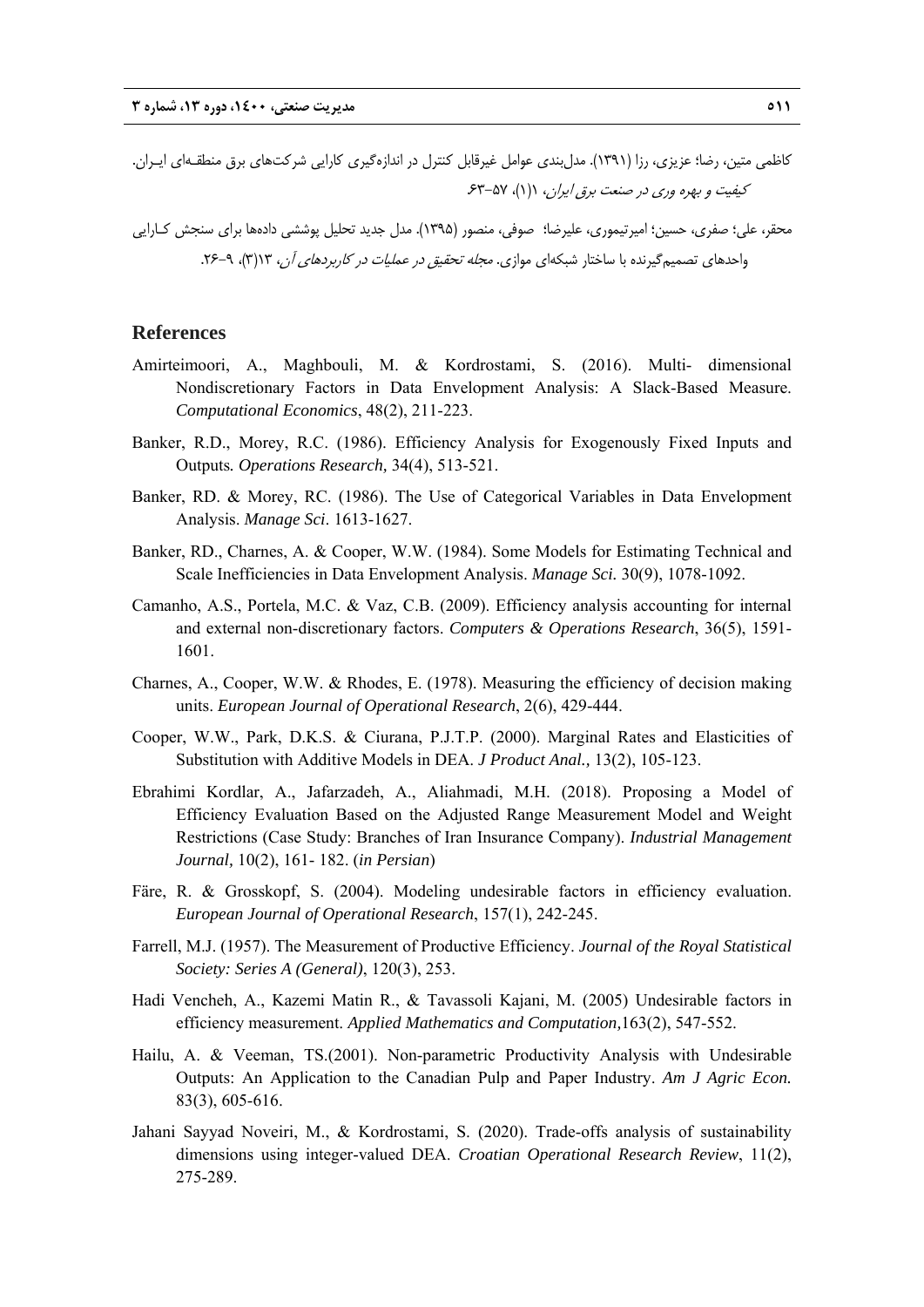- Jahanshahloo, G.R., Lotfi, F.H., Shoja, N., Tohidi, G., & Razavyan, S. (2005). Undesirable inputs and outputs in DEA models. *Applied Mathematics and Computation,* 169(2), 917- 925.
- Kazemi Matin, R., & Azizi, R. (2012). Modeling Non-Discretionary Factors In Efficiency Measurement Of The Iranian Regional Electricity Companies. *Iranian Electric Industry Journal of Quality And Productivity* (IEIJQP), 1(1), 57-63. (*in Persian*)
- Khoshandam, L., Amirteimoori, A. & Matin, R.K. (2014). Marginal rates of substitution in the presence of non-discretionary factors: A data envelopment analysis approach. *Measurement*, 58, 409-415.
- Khoshandam, L., Kazemi Matin, R., & Amirteimoori, A. (2015). Marginal rates of substitution in data envelopment analysis with undesirable outputs: A directional approach. *Measurement*, 68, 49-57.
- Kuosmanen, T. (2005). Weak Disposability in Nonparametric Production Analysis with Undesirable Outputs. *American Journal of Agricultural Economics*, 87(4), 1077-1082.
- Lovell, C.A., Knox, L. (1994). Linear programming approaches to the measurement and analysis of productive efficiency. *Top* 2(2), 175-248.
- Mahboubi, M., Kordrostami, S., Amirteimoori, A., & Ghane-Kanafi, A. (2021). Estimating Marginal Rates of Substitution in Two-Stage Processes with Undesirable Factors. *Iranian Journal of Management Studies,*14(2), 419-436.
- Mahboubi, M., Kordrostami, S., Amirteimoori, A., & Ghane-Kanafi, A. (2021). Undesirable factors and marginal rates of substitution in Data Envelopment Analysis. *Mathematical Sciences*, 16, 1-13.
- Mohaghar, A., Safari, H., Amirteimoori, A. R., Soufi, M. A. (2016). New Data Envelopment Analysis Model for Efficiency Measurement of Decision Making Units with Parallel Network Structure. *Journal of Operational Research in Its Applications*, 13 (3), 9-26. (*in Persian*)
- Muñiz, M., Paradi, J., Ruggiero, J., & Yang, Z.(2006). Evaluating alternative DEA models used to control for non-discretionary inputs. *Computers & Operations Research*, 33(5), 1173- 1183.
- Radsar, M., Kazemi, A., Mehregan, M. & Razavi Hajiagha, S.H. (2021). Designing an algorithm based on network data envelopment analysis with desirable and undesirable indicators for the evaluation of the Iranian power industry. *Industrial Management Journal*, 13(1), 1-26. (*in Persian*)
- Ramzaniyan, M.R., Yakideh, K. & Mohammadi Bazghaleh, N. (2020). Providing an Appropriate Model for Improving Multi-Criteria Inventory Classification Using SBM Model (Case Study: Pars Khazar Industrial Company). *Industrial Management Journal,* 12(3), 485-501. (*in Persian*)
- Rosen, D., Schaffnit, C., & Paradi, J.C. (1998). Marginal Rates and Two-dimensional Level Curves in DEA. *Journal of Productivity Analysis*, 9(3), 205-232.
- Ruggiero, J.(1996). On the measurement of technical efficiency in the public sector. *European Journal of Operational Research*, 90(3), 553-565.